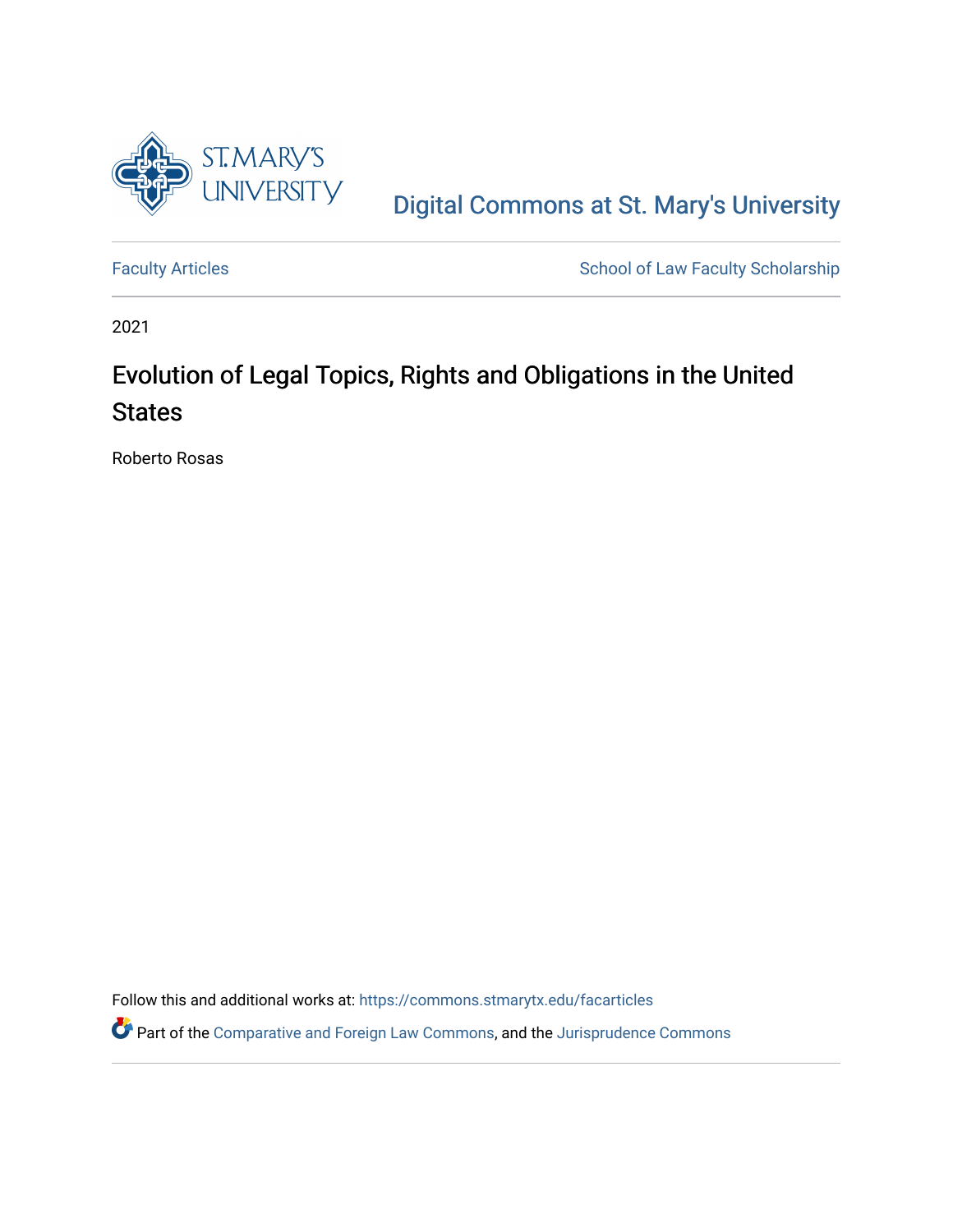Copyright © 2021 by Academic Publishing House Researcher s.r.o.



Published in the Slovak Republic Russian Journal of Comparative Law Has been issued since 2014. E-ISSN 2413-7618 2021. 8(1): 17-37

DOI: 10.13187/rjcl.2021.1.17 http://ejournal41.com



# **Evolution of Legal Topics, Rights and Obligations in the United States**

Roberto Rosas a , \*

a St. Mary's University School of Law, San Antonio, Texas, USA

## **Abstract**

What new constitutional rights does the American Legal system have to offer? The United States Constitution is a document that continues to be interpreted every year. The Supreme Court hears recent cases with the purpose of interpreting the meaning of the Constitution. Since the creation of the Supreme Court, the Constitution has been analyzed in different ways – some interpretations lasting decades and some amendments going through changes depending on the different ideologies of the Justices on the Court.

This article discusses some of the rights established by the Supreme Court from 2016 to 2019 and provides the background as to what led and influenced the evolution of such rights. Some of the most recent evolutions that have been decided by the Supreme Court include topics on: 1) travel restrictions, 2) digital privacy, 3) refusing services based on religious beliefs, 4) limiting dissemination on information about abortion, 5) double jeopardy, 6) detention of certain noncitizens with criminal records, 7) limiting voting rolls, 8) gerrymandering, and 9) affirmative action plans in university decisions.

**Keywords:** travel restrictions, digital privacy, gerrymandering, limiting voting rolls, detention of noncitizens with criminal records, refusing services based on religious beliefs, abortion, double jeopardy, affirmative action plans in university admissions.

## **1. Introduction**

Individual rights play a major role in modern day society. Individual rights in the United States grant U.S. citizens the freedom and liberties necessary to pursue and live their lives without any interference from the government or other individuals (Rights or Individual Rights)*.* Without individual rights, true American democracy would not exist and individuals would be deprived of social equality. The United States, through its Constitution, recognizes an extensive variety of individual rights, especially through its Bill of Rights (Nanzer)*.* Nonetheless, the Constitution continues to be construed and new rights keep getting interpreted for the most part by the Supreme Court and some by the lower level federal courts especially the courts of appeals. Even though most new rights are derived from preexisting rights, these new rights continue the development of American society.

There are two general categories of rights that are recognized in the United States: natural and non-natural rights. Under the category of natural rights, there is a right to life, a right to liberty and a right to property. Further, there are many other recognized rights that derive from these previously mentioned natural rights. For example, the right against deprivation of one's life and the right against suffering abuse and injury are derived from the right to life. Another example comes

\* Corresponding author

1

E-mail address[: rrosas@stmarytx.edu](mailto:rrosas@stmarytx.edu) (R. Rosas)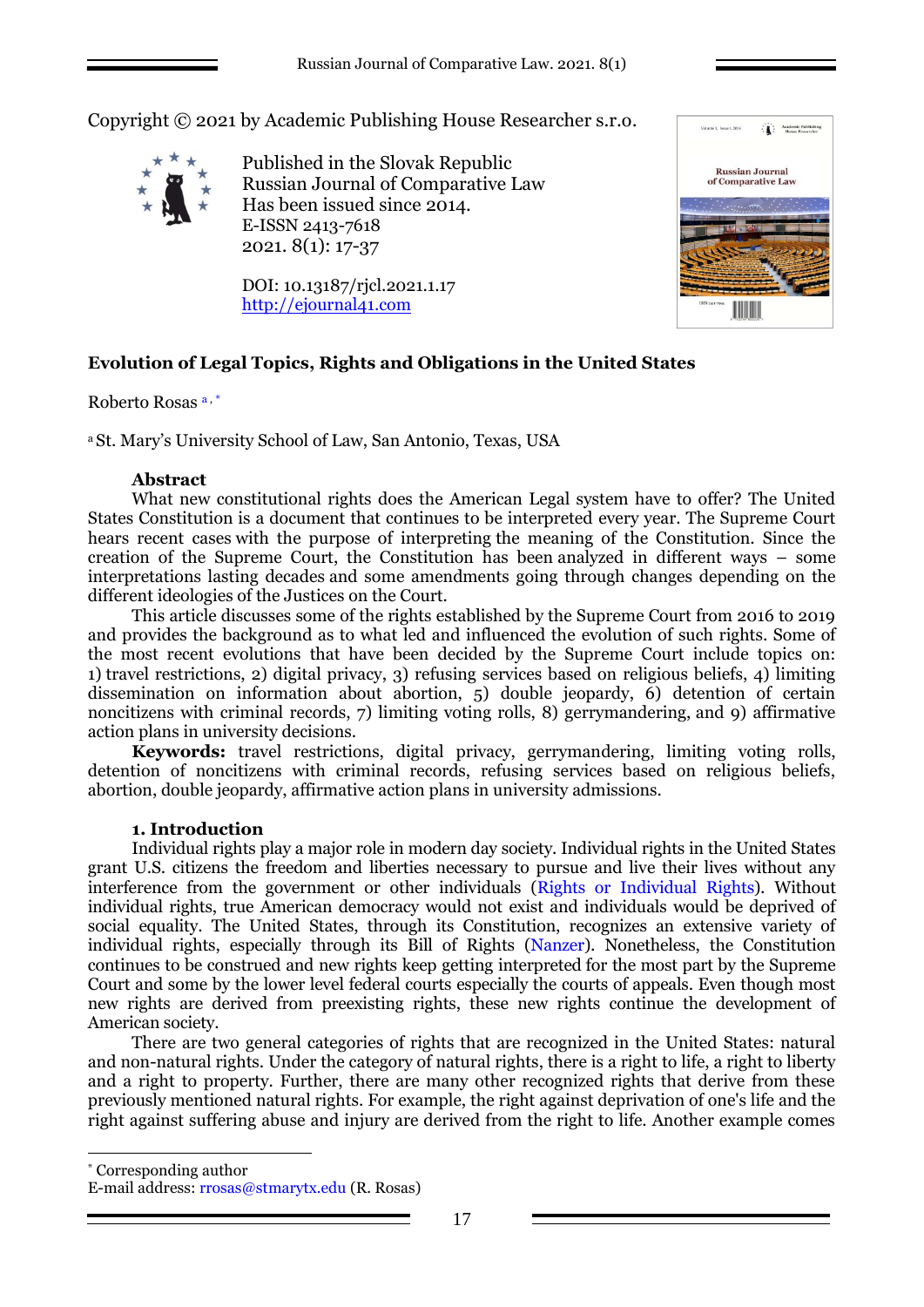from the right to liberty. This natural right led to the incorporation of the Bill of Rights, which includes the right to free expression and the right to bear arms. Finally, the right to reside in a good home is derived from the right to property. On the other hand, non-natural rights are divided into two general categories: rights of the person and citizenship rights. Non-natural rights of the person include the right to contract and the right to due process of the laws for those individuals who are subjected to criminal prosecution. Among other rights, non-natural citizenship rights include the right to vote and to be elected, and the right to the enforcement of these rights. Furthermore, in the world, there are universal rights adopted by the United Nations (UN), which are adopted internationally through treaties, conventions and declarations. These universal rights, otherwise known as human rights, were recognized by the UN for the first time in 1952 in the Universal Declaration of Human of Rights. There are four main principle rights adopted by the UN through the Universal Declaration of Human Rights. These principles include: 1) The right to freedom of speech and expression, 2) The right to freedom of religion, 3) The right to obtain economic security for well-being, and 4) The right to be free from fear or apprehension.

Following, this article will focus and analyze the new legal evolutions established by the Supreme Court of the United States of America between 2016 and 2019. More specifically, the article will address: 1) travel restrictions, 2) digital privacy, 3) refusing services based on religious beliefs, 4) limiting dissemination on information about abortion, 5) double jeopardy, 6) detention of certain noncitizens with criminal records, 7) limiting voting rolls, 8) gerrymandering, and 9) affirmative action plans in university decisions.

## **2. Materials and methods**

The principal sources for this article writing are as follows:

(1) Crucial legal right developments shaped by the decisions of the Supreme Court of the United States of America,

(2) the Constitution of the United States of America, which has been amended and interpreted throughout the years by U.S. Supreme Court decisions, and

(3) the Universal Declaration of Human Rights, which has influenced some of the rights incorporated into the Constitution of the United States of America.

Dr. Rosas wishes to thank Lucia Valeria Montalvo, Valeria Guerra and Fernando Flores for their invaluable assistance with research and editing the article. Finally, Dr. Rosas extends his most sincere thanks to Professor Al Kauffman for generously contributing insightful suggestions.

## **3. Discussion**

#### **3.1. Travel Restrictions**

On January 27, 2017, President Donald Trump signed Executive Order No. 13769, which suspended entry for 90 days of foreign nationals from seven countries, banned entry of all refugees for 120 days, and banned Syrian refugees entry for an indefinite amount of time. The seven countries affected by this order were Iran, Iraq, Libya, Somalia, Sudan, Syria, and Yemen (Exec. Order No. 13769)*.* The executive order was found to be sufficiently justified by national-security concerns to survive rational-basis review in *Trump v. Hawaii* : "…I determined that, for a brief period of 90 days, while existing screening and vetting procedures were under review, the entry into the United States of certain aliens from the seven identified countries – each afflicted by terrorism in a manner that compromised the ability of the United States to rely on normal decision making procedures about travel to the United States to rely on normal decision-making procedures about travel to the United States—would be detrimental to the interests of the United States." (Executive Order 13769, Protecting the Nation from Terrorist Entry Into the United States, 82 FR 8977 (Jan. 27, 2017)).

The executive order reasoned these seven countries were identified because Congress had restricted their use of the Visa Waiver Program (Iraq and Syria), the Secretary of State identified them as a state sponsor of terrorism (Iran, Syria, and Sudan), or the Secretary of Homeland Security designated them as countries of concern (Libya, Somalia, and Yemen).

The purpose of the Proclamation was to improve the vetting procedures of certain countries with deficiencies in the information they provide the United States, and assess whether citizens of that country were a public safety threat. The Department of Homeland Security conducted a comprehensive evaluation of every country's compliance with the information and risk assessment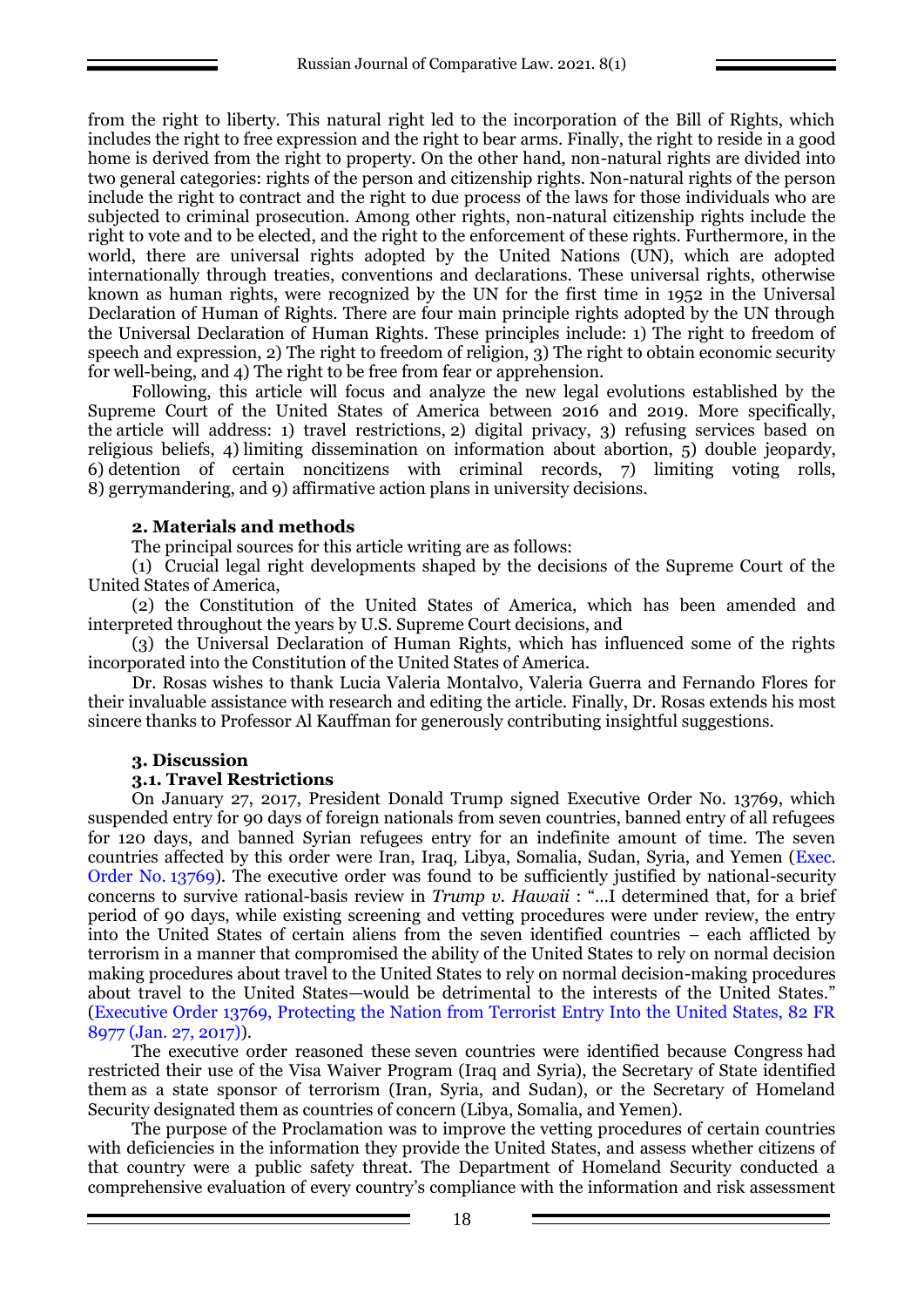baseline. This evaluation applied a system with three components to all countries to determine the sufficiency of their vetting procedures.

1. "identity-management information," which focuses on whether a foreign government ensures the integrity of travel documents by issuing electronic passport, reporting lost or stolen passports, and making available additional identity related information.

2. Consideration of a country's disclosure of a person's criminal history and suspected terrorist links, provides travel document exemplars, and facilitates the receipt of information about airline passengers and crews traveling to the United States to the U.S. Government.

3. Analysis of several factors such as national security risk, including whether the country is known or potentially a terrorist safe haven, and declines to receive returning nationals with final orders of removal from the United States.

The Department of Homeland Security (DHS) identified countries through their threecomponent system, and then conducted diplomatic efforts for fifty days to encourage the foreign government to improve their practices (Trump v. Hawaii)*.* After the fifty days, DHS determined the vetting procedures were still not sufficient. Therefore, it was recommended to the President to limit travel of their citizens until more information could be obtained.

The Executive Order caused outrage by the public, who called it the Muslim Ban, since the majority of the countries on the list are predominantly Muslim countries (Trump's Executive order…, 2017; Diamond, 2017; Thrush, 2017). Ever since 9/11 when the Twin Towers were bombed, there has been anti-Muslim sentiments in the United States and a large misconception of terrorism being a tenant of the religion (Jetter). This Executive Order highlighted the continued comparison of Muslim people with terrorists, even though the order reasons that was not the intention (Exec. Order No. 13769). Additionally, U.S. citizens believed it violated the Establishment clause of the U.S. Constitution by banning majority Muslim countries. he values of the Establishment Clause are incorporated into the INA.

"…no person shall receive any preference or priority or be discriminated against in the issuance of an immigrant visa because of the person's race, sex, nationality, place of birth, or place of residence." (INA  $1152(a)(1)(A)$ ). Moreover, President Trump shared throughout his presidential campaign his desire to limit Muslim immigration and belief that Muslim are a national security risk. President Trump published, "Statement on Preventing Muslim Immigration," which called for a total ban on the entry of Muslim immigrants. These views did not change during his presidency, as he continued to make comments with expressing the same beliefs, and sharing anti-Muslim videos on social media (Trump v. Hawaii)*.*

Immigration law in the United States is governed by the Immigration and Nationality Act (INA) (Immigration and Nationality Act, 2019)*.* The INA enables the President to suspend the entry of all immigrants or any class of immigrants whenever the President finds that the immigrants' entry would be detrimental to the interests of the United States (8 U.S.C.  $§ 1182(f).$ 

"Whenever the President finds that the entry of any aliens or of any class of aliens into the United States would be detrimental to the interests of the United States, he may by proclamation, and for such period as he shall deem necessary, suspend the entry of all aliens or any class of aliens as immigrants or nonimmigrants, or impose on the entry of aliens any restrictions he may deem to be appropriate."  $(8 \text{ U.S.C. } 1182 \text{ (f)}).$ 

Millions of Muslims were banned from entering the United States once the Proclamation went into effect. This led to people losing jobs, unable to continue schooling at U.S. schools, unable to visit with family members, and other effective legal prejudice reasons despite having a visa and entitlement to one (Waheed, 2018). Some of those hurt by the Proclamation were the state of Hawaii – as operator of a state university, individual citizens or lawful permanent residents with relatives applying for immigrant or nonimmigrant visas, and a nonprofit organization that operated a mosque in Hawaii. These groups came together and filed suit with the U.S. District Court for the District of Hawaii. The District Court granted a nationwide preliminary injunction barring enforcement of the restriction. The Ninth Circuit Court of Appeals affirmed the District Court's decision (Hawaii v. Trump).

In Trump v. Hawaii, 138 S. Ct. 2392, 2018, the Supreme Court held President Trump correctly exercised his authority to deny entry to immigrants or classes of immigrants if their entry would be detrimental to U.S. interests. The issues addressed by the Supreme Court were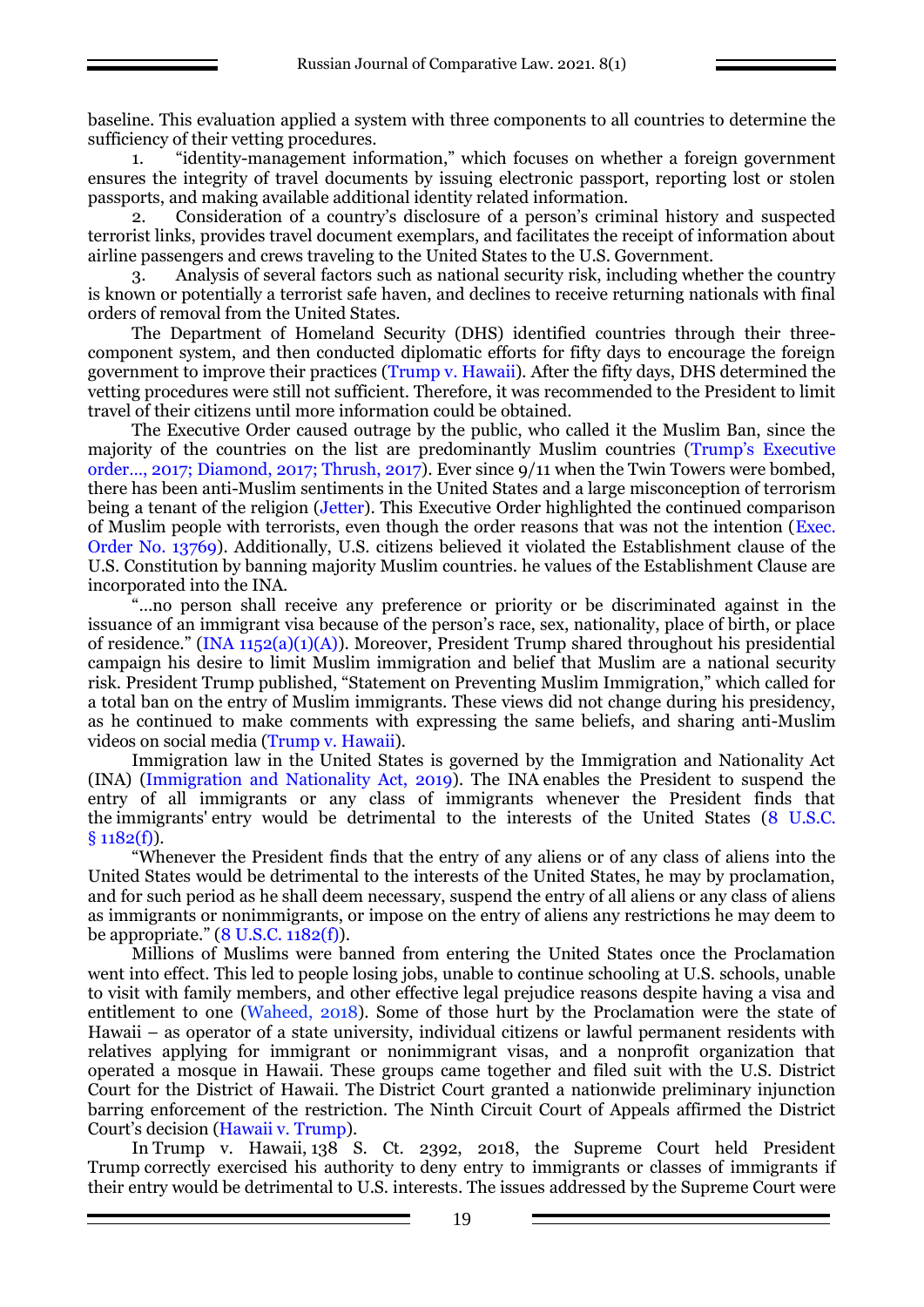(i) whether the President had the authority to under the INA to issue the Proclamation, and (ii) whether the Proclamation violated the Establishment Clause of the First Amendment.

The Supreme Court held 8 U.S.C. 1182(f) grants President Trump the authority to suspend the entry of immigrants when found to be detrimental to the interest of the United States. The Plaintiffs argued the president's power under 8 U.S.C. 1182(f) was limited to a discrete group of immigrants engaged in harmful conduct, and findings should include sufficient detail to enable judicial review. The Court reasoned the plain language of 8 U.S.C. 1182(f) granted the President the broad discretionary power rather than a residual power to temporarily stop the entrance of a small number of immigrants. The only requirement for 8 U.S.C. 1182(f) to be invoked is for the President to find that the entrance of a certain group of immigrants would be detrimental to the United States. President Trump exercised the power to limit the entry immigrants after a thorough review, which included the cooperation of several government agencies, such as the Department of State and Department of Homeland Security. The Proclamation was then issued applying the findings of this multi-agency review and diplomatic efforts with each individual country listed in the Proclamation. Additionally, the Court reasoned a President's methods on addressing national security is not relevant to the scope of their authority, and their measures should not be thoroughly explained for a court to determine whether the conclusion is valid. Lastly, the Court reasoned that the Proclamation's restrictions were only conditional and would remain in force only as long as necessary to address the information inadequacies and risks with the identified countries.

The Court held the Proclamation was facially neutral, and therefore, did not violate the Establishment Clause of the First Amendment. This means the Proclamation denies the entry to citizens of certain countries; it does not deny the entry to immigrants who practice a certain religion. Thus, the Proclamation is facially neutral because religion is not a factor for entry. The Court discussed what standard of review should be applied in this situation, and revisited cases where the denial of a visa affected a U.S. citizen (Trump v. Hawaii). Immigrants do not have a constitutional right to enter, however, judicial inquiry is involved when the denial of a visa burdens the constitutional rights of a U.S. citizen. The Supreme Court applied the standard of review established in *Kleindienst v. Mandel*, where it was discussed whether the denial of a visa infringed on a U.S. citizen's constitutional right to receive information. The Court will not analyze the President's use of discretion nor ask for a justification when the law is facially legitimate and has a bona fide reason (Kleindienst v. Mandel). However, the Court decided to apply rational basis review. Rational basis considers whether the policy is rationally related to the government's objective, which in this case, would be the vetting process. The Court held the Proclamation met the rational basis review, and the Proclamation did not merit to be struck down because it did not have the desire to harm a politically unpopular group (Trump v. Hawaii compare with Department of Agriculture v. Moreno).

Since the ruling in this case, the Trump administration has continued to sign Executive Orders that affect Muslims and severely affect their entrance to the United States (Exec. Order No. 13780; Proclamation No. 9645, 2017; Proclamation No. 9983, 2020). For example, an Executive Order was issued on January 31, 2020. This Proclamation expands Executive Order 9645 by adding six additional countries (Presidential Proclamation 9645…) These orders continue to be met with a lot of opposition (Doe et al. v. Trump).

#### *3.2. Digital Privacy*

Cell phones have increasingly become a part of our daily life (Mobile Fact Sheet, 2019). As cell phone technology improves, the more information is gathered on the owner in order to meet its owner's needs, whether it is the shortest route to a specified location or is there a place nearby that sells a certain item. The gathering of information by cell phone network providers has led to many questions regarding how this information can or should be used, who should have access to this information, and many others. Internet service providers store data on the location, date, and time of the usage, among other things. The Fourth Amendment has become a central part of the discussion when the Government is wanting access to the owner's cell phone information (What Information Does…, 2020).

The Fourth Amendment of the United States Constitution prohibits unreasonable search and seizures. The right of the people to be secure in their persons, houses, papers, and effects, against unreasonable searches and seizures, shall not be violated, and no warrants shall issue, but upon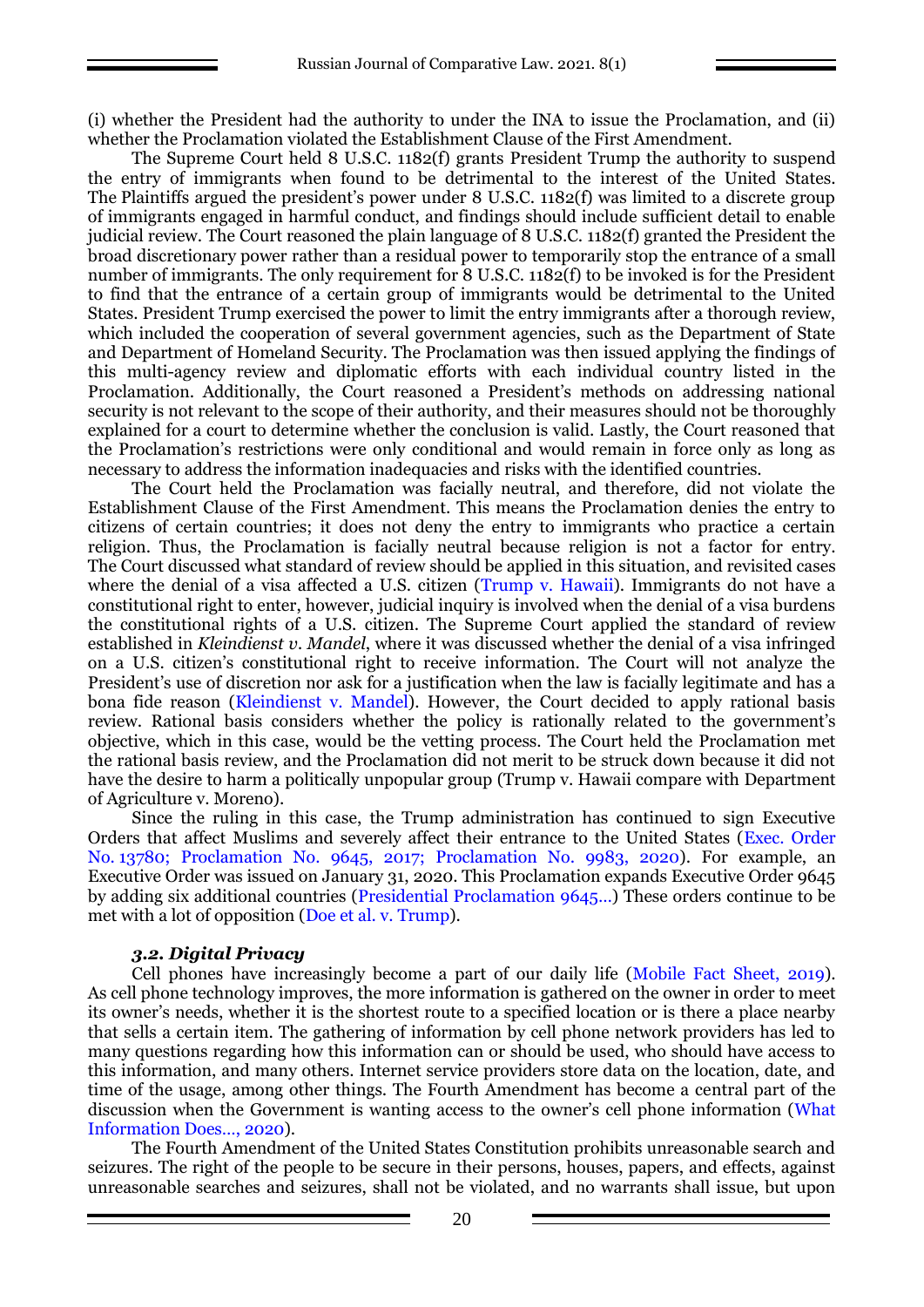probable cause, supported by Oath or affirmation, and particularly describing the place to be searched, and the persons or things to be seized (US CONST. amend IV).

The purpose of the Fourth Amendment is for people to be free from arbitrary invasions by the government (Camara v. Municipal Court…). The Fourth Amendment was created as a response to unrestrained searches for evidence, as the British did before the American Revolution (Riley v. California). Historically, the Fourth Amendment had applied to cases where there was physical trespass (United States v. Jones). However, with the advancement of technology, a trespass now encompasses more than physical trespass. The Fourth Amendment is binding on the states by virtue of the Fourteenth amendment's due process requirement (Wolf v. Colorado).

A search involves a visual observation or physical intrusion by the government, which infringes upon a person's reasonable expectation of privacy or property (Kyllo v. United States). A reasonable expectation of privacy requires the person to exhibit an actual expectation of privacy, and that the expectation be recognized as reasonable by society. This privacy interest is dependent on the person's behavior (e.g., talking loudly in a public place), and the social context (e.g., using a telephone booth to conduct a phone conversation) (Katz v. United States).

A seizure under the Fourth Amendment requires some meaningful interference with an individual's liberty (an arrest) or possessory interest (a seizure) (Michigan v. Chesternut). For an item to be seized, the police must have a warrant. A warrant requires that it is (i) issued by a neutral and detached magistrate; (ii) based on probable cause established from facts submitted to the magistrate by a government agent upon oath or affirmation and (iii) particularly describe the place to be searched and the items to be seized (United States v. Ventresca). A warrant will be issued only if there is probable cause to believe that sizable evidence will be found at the premises or person to be searched (Carroll v. United States). The officers requesting the warrant must submit to the magistrate an affidavit containing sufficient facts and circumstances to enable the magistrate to make an independent evaluation of probable cause. In other words, an officer cannot present a conclusion for probable cause to exist (United States v. Ventresca).

Mr. Timothy Carpenter was charged with robbery and carrying a firearm during a federal crime of violence after the government identified him to be at robbery locations using his cell phone data. In 2011, the Federal Bureau of Investigations (FBI) believed Mr. Carpenter was a part of robbing several Radio Shack and T-Mobile stores. The police arrested one of Mr. Carpenter's accomplices who confessed to having robbed nine different stores throughout a period of four months. The accomplice provided cell phone numbers of others he worked with during the robberies, including Mr. Carpenter's (Carpenter v. United States). The FBI applied for a court order under the Stored Communications Act to obtain Mr. Carpenter's wireless carrier cell-site records. The order was granted and the FBI obtained information from Mr. Carpenter's cell phone providers: MetroPCS and Sprint. Every time Mr. Carpenter used the internet on his phone, MetroPCS and Sprint, respectively, saved the location, date and time of where he was accessing the internet. The FBI was able to track Mr. Carpenter's movement for 129 days during a period of four months and obtained a total of 12,898 location points. This information led to confirming Mr. Carpenter's presence at the scenes of the robberies. Mr. Carpenter argues tracking his location through wireless cell-site records is a violation of the Fourth Amendment as an unlawful search.

In Carpenter v. United States, 138 S. Ct. 2206, 2018, the Supreme Court held the warrantless seizure and search of cell phone records revealing the location and movement of a cell phone is a violation of the Fourth Amendment. The issue of the case was whether the government conducts a search, as defined by the Fourth Amendment, when it accesses historical cellphone records that provide information of the person's movement. The Court addressed (i) a person's expectation of privacy in their physical location and movements, and (ii) what information a person keeps to themselves and what is shared with others.

There is no privacy to physical location and movements when driving a car. In *Knotts*, the government placed a beeper in a container before it was purchased by one of Mr. Knotts conspirators. The government tracked the movement of the car where the container was placed. The Court reasoned there is no expectation of privacy because a vehicle's movement can be tracked by anyone who sees it. The Court held tracking one's movement with a beeper was not a violation of the Fourth Amendment. However, if the technology used is more invasive and for a long period of time, then it is a seizure for purposes of the Fourth Amendment. *United States v. Jones* involved the police placing a GPS on Mr. Jones' car and remotely tracking his movement. The Court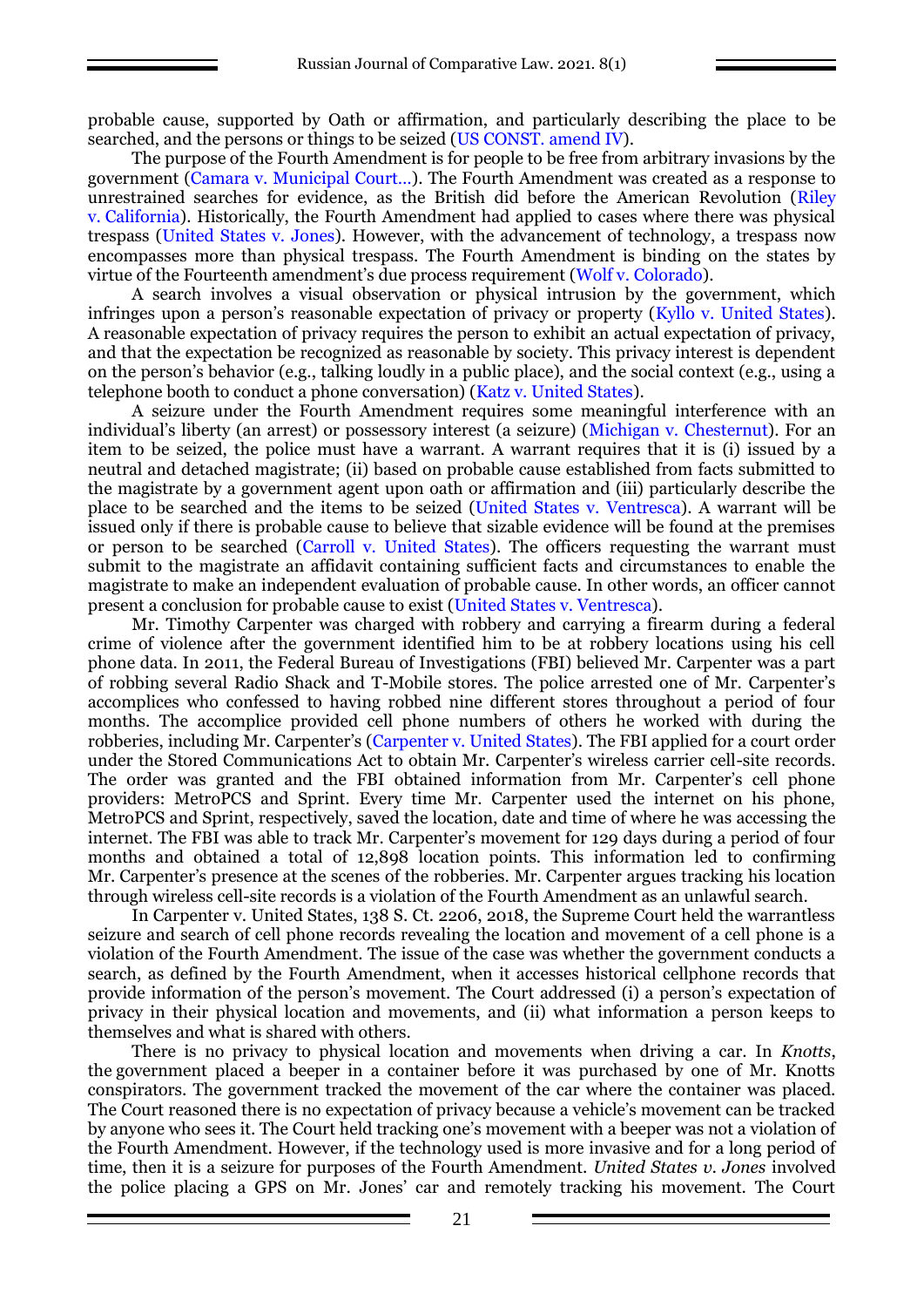reasoned it was a seizure because the government allowed to track every single movement of Mr. Jones for a long period of time, infringing on a person's reasonable expectation of privacy.

A person does not have a reasonable expectation of privacy over information provided to others, even if believed to be used for a limited purpose. Consequently, the government may obtain information about a person without violating the Fourth Amendment. The Court reasoned that information shared to another is not a confidential communication, and if it is a document, there is no ownership or possession of the document. Therefore, there is no seizure under the Fourth Amendment. One takes a risk when verbally sharing information or providing documents. This principle has also been applied to the use of pen register, an instrument that registers the numbers dialed on a phone. The Court reasoned there is no expectation of privacy for the numbers one dials.

Here, the Court decided not to apply *Smith*, even though the wireless cell provider is a third party and Mr. Carpenter provided his information to the third party. Cell phone location records have a unique nature, which possess an expectation of privacy. The Court held an individual maintains a legitimate expectation of privacy in the record of their physical movements as captured by wireless carrier cell-site records (ECPA, 1986).

## **3.3. Refusing Services Based On Religious Beliefs**

Same sex marriage was previously restricted through federal and state law (A Brief History of Civil Rights in the United States). The Defense of Marriage Act (DOMA) allowed states to only recognize marriages from other states that were between a man and a woman (Defense of Marriage Act, 1996). However, the movement to obtain marriage rights for same-sex couples expanded in the early 2000s, and by 2014, seventy percent of U.S. states recognized same sex marriages (Same-sex Marriage, State by State, 2015). In 2015, the Supreme Court held the fundamental right to marry extended to same-sex couples (Obergefell v. Hodges). Despite this decision, there are still people who oppose same sex marriage based on their religious beliefs.

The freedom of speech protects the free flow of ideas—an important function in a democracy. Protection for having differing views nationwide is granted by the First Amendment. The First Amendment protects the freedom of speech, religion, and the press.

Congress shall make no law respecting an establishment of religion, or prohibiting the free exercise thereof; or abridging the freedom of speech, or of the press; or the right of the people peaceably to assemble, and to petition the Government for a redress of grievances.

I amend.

The freedom of speech includes not only the right to speak, but also the right to refrain from speaking or endorsing beliefs with which one does not agree. The government may not compel an individual personally to express a message of which he or she disagrees (U.S. CONST. amend. I).

Charlie Craig and David Mullins, a same sex couple, were in the process of planning their wedding in July 2012. They went to the cake shop, Masterpiece Cakeshop in Lakewood, Colorado, to order their wedding cake. Jack Philips, the owner of Masterpiece Cakeshop, does not support gay marriage based on his religious beliefs. Mr. Philips refused to bake a wedding cake for the couple based on his views. Mr. Phillips is a devout Christian. At the time this happened, the state of Colorado did not recognize same sex marriage, and the couple planned to get married in a state that did recognize same sex marriage.

The couple filed a complaint with the Colorado Civil Rights Commission alleging discrimination under the Colorado Anti-Discrimination Act. The Commission held the cakeshop's actions were a violation of the Anti-Discrimination Act. Mr. Philips argued that being required to create a cake for a same-sex couple would violate his First Amendment right to free speech because he would be forced by the government to express a message that he disagreed with. Additionally, Mr. Philips argued that being required to create a cake for same-sex weddings would violate his right to the free exercise of religion, also protected by the First Amendment. Mr. Philips appealed his case all the way to the Supreme Court. The Supreme Court was presented with the issue of whether the order violated the U.S. Constitution.

In Masterpiece Cakeshop v. Colorado Civil Rights Commission, 584 S.Ct. 1719, 2018, the Supreme Court held objections to same-sex marriage is a protected view by the First Amendment. One's protected views cannot be used against them in disapproving of their decision making; therefore, one is free to have their own opinion.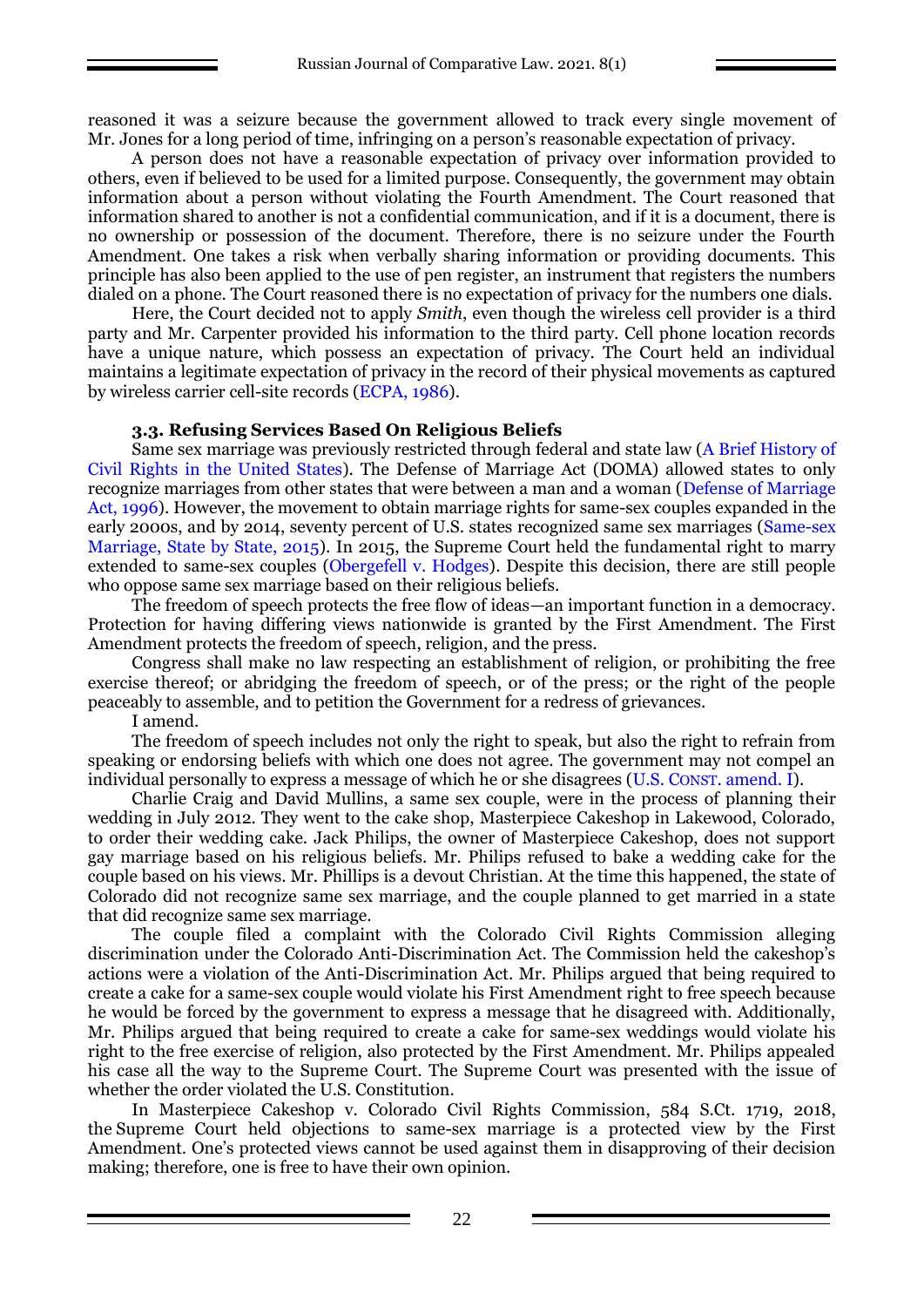Gay persons should be treated with dignity and worth, and in some instances, protect the exercise of their civil rights. However, opposing views of same sex marriage are protected views and may also be protected speech. The Court's discussion involved (i) does the state and its government entities have the authority to protect gay persons who are, or wish to be married, but face discrimination when they seek goods or service, and (ii) the right for all people to exercise the fundamental freedom under the First Amendment.

While religious and philosophical objections to gay marriage are protected under the First Amendment, it is a general rule that such objections do not allow business owners and other actors of the economy and in society to deny protected persons equal access to goods and services under a neutral and generally applicable public accommodations law. The Court reasoned Mr. Philips activity was more than just the sale of goods; Mr. Philips would use his artistic skills that make an expressive statement when making the cake. This artistic expression formed an important component in Phillip's religious beliefs, which had to be applied in a neutral manner under a Colorado anti-discrimination statute. The Court reasoned Mr. Philips was justified for his actions in denying to make a cake for the couple. At the time, same sex marriage was illegal in Colorado, and Mr. Philips cake would have promoted illegal activity. Additionally, also at the time, Colorado law allowed storekeepers to decline to crate specific messages they considered offensive.

The Court held the Colorado Commission's treatment against Mr. Philips violated the state's duty under the First Amendment to not base laws on hostility to a certain viewpoint. The government cannot impose regulations that are hostile to the religious beliefs of affected citizens, and act in a manner that passes judgment upon a specific religious belief. The Free Exercise clause of the First Amendment bars even subtle departures from neutrality. The seven member Commission conducted several meetings open to the public and on record. Commissioners made comments implying that religious beliefs are not entirely welcome in the state's business community, and business owners must compromise their religious beliefs in order to conduct business. Laws and regulations must be viewpoint neutral, and the commissioners actions showed the regulation was meant to protect some and not all (Masterpiece Cakeshop…).

Since the decision in this case, other courts have held that business owners may discriminate based on their religious beliefs (Brush & Nib Studio v. City of Phoenix). Business owners can use religious beliefs to deny service to certain customers (Ripple Effect of the Supreme…, 2018).

## **3.4. A State Limiting Dissemination Of Information On Abortion**

Abortion has been a political and heavily litigated subject in the United States. In 1973, the Supreme Court ruled pregnant women have the liberty to choose whether to have an abortion without excessive government restrictions. State laws have placed restrictions on abortions, from what information must be provided, waiting periods before obtaining an abortion, and the stage of the pregnancy when the abortion can be had (Roe v. Wade).

Congress shall make no law respecting an establishment of religion, or prohibiting the free exercise thereof; or abridging the freedom of speech, or of the press; or the right of the people peaceably to assemble, and to petition the Government for a redress of grievances.

I amend.

During the last decades, Crisis Pregnancy Centers or CPCs have become more common throughout the United States. In an effort to prevent CPCs from disseminating false reproductive health information, several states have passed laws trying to regulate them. When an individual types "pregnant," "abortion," "clinic," and any similar keyword on an internet search engine, the results of the search will show the websites of Crisis Pregnancy Centers. Crisis Pregnancy Centers provide minimal information and limited services to women seeking help with an unintended pregnancy. These centers are commonly staffed by volunteers that are committed to Christian beliefs with no medical background. CPCs advertise to women who are pregnant or think they are pregnant. Most CPCs are unlicensed and do not have individuals certified in medicine, however, they often portray themselves as a legitimate medical facility offering reproductive services (Duane, 2013).

When a state government attempts to regulate speech—which is protected by the First Amendment−courts will weigh the importance of the right to free speech versus the interests or policies that the law is meant to serve. The speech being restricted by the regulation at issue is analyzed in two different categories: (i) content-based speech and (ii) content-neutral speech (Ward v. Rock Against Racism).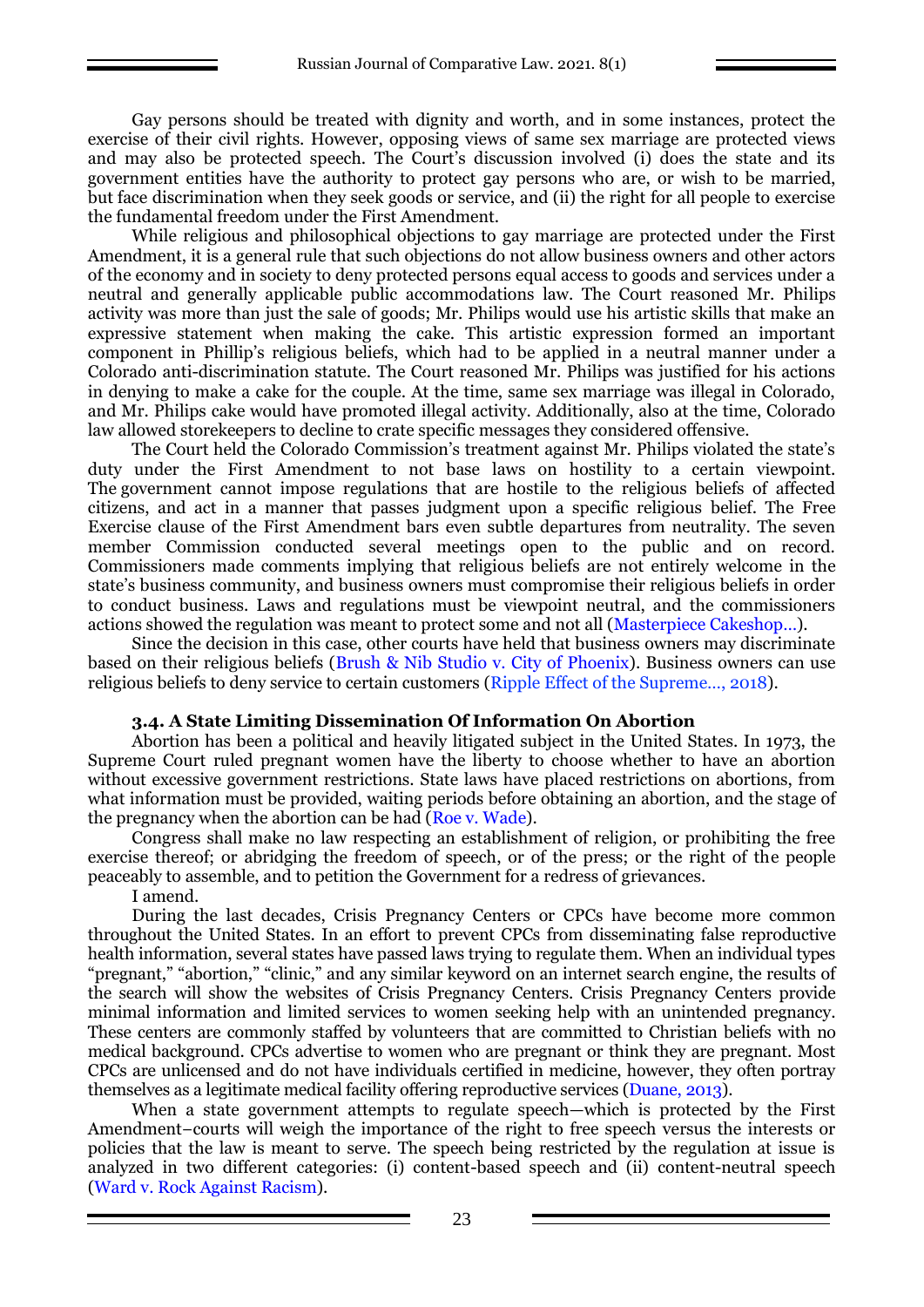A content-based regulation forbids communication of a certain idea. It is presumptively unconstitutional for the government to place a burden on speech because of its content. Contentbased regulations are subject to strict scrutiny and are less likely to be upheld by the court. To justify a content-based regulation, the government must show that the regulation is necessary to achieve a compelling state interest and is narrowly drawn to achieve that end.

Content-neutral regulations are subject to intermediate scrutiny. The regulation will be upheld if the government can show that it advances an important interest unrelated to the suppression of speech and does not burden substantially more speech than necessary or is narrowly tailored to further those interests (Reed v. Town of Gilbert, Ariz).

In 2015, California passed the California Reproductive Freedom, Accountability, Comprehensive Care, and Transparency Act (FACT) in 2015. The FACT Act imposed a two-notice requirement on facilities that provide pregnancy-related services—one for licensed facilities and one for unlicensed facilities. The Act required licensed pregnancy-related clinics to disseminate a notice stating the existence of publicly funded family-planning services, including contraception and abortion. The Act also requires that unlicensed clinics disseminate a notice stating that they are not licensed by the state of California.

The first notice requirement applied to licensed facilities, and in order to fall under this category, a clinic had to be a licensed primary care, a specialty clinic or qualify as an intermittent clinic under California law. In addition, two of the following six requirements had to be met:

(1) The facility offers obstetric ultrasounds, obstetric sonograms, or prenatal care to pregnant women;

(2) the facility provides, or offers counseling about, contraception or contraceptive methods;

(3) the facility offers pregnancy testing or pregnancy diagnosis;

(4) the facility advertises or solicits patrons with offers to provide prenatal sonography, pregnancy tests, or pregnancy options counseling;

(5) the facility offers abortion services;

(6) the facility has staff or volunteers who collect health information from the clients.

The FACT Act required licensed facilities to disclose a government-drafted notice on site stating that "*California has public programs that provide immediate free or low-cost access to comprehensive family planning services, including all FDA-approved methods of contraception, prenatal care, and abortion eligible for women. To determine whether you qualify, contact the county social services office at [insert the telephone number].*" Furthermore, the notice had to be in English and any additional languages identified by state law, posted in the waiting room, printed and distributed to all clients, or provided digitally at check-in.

The second notice requirement of the Act applied to unlicensed facilities, which meant that the facility was not licensed by the State, did not have a licensed medical provider on staff or under contract, and did not have the primary purpose of providing pregnancy-related services. Furthermore, an unlicensed facility had to satisfy two of the following four requirements: (1) the facility offers obstetric ultrasounds, obstetric sonograms, or prenatal care to pregnant women; (2) the facility offers pregnancy testing or pregnancy diagnosis; (3) the facility advertises or solicits patrons with offers to provide prenatal sonography, pregnancy tests, or pregnancy options counseling; (4) the facility has staff or volunteers who collect health information from clients. The Act required facilities to provide a government-drafted notice stating "this facility is not licensed as a medical facility by the State of California and has no licensed medical provider who provides or directly supervises the provision of services." The notice had to be shown in all advertising materials and posted conspicuously at the entrance of the facility and at least in one waiting area.

California passed this act for the purpose of regulating crisis pregnancy centers. These centers offer a limited range of free pregnancy options, counseling, and other services to individuals that visit the center. There are nearly 200 licensed and unlicensed crisis pregnancy centers in California. The centers have discouraged and prevented women from obtaining abortions. In addition to these centers, the National Institute of Family and Life Advocates (NIFLA) is an organization with the stated goal of opposing abortion (Nat'l Inst. of Family & Life Advocates v. Becerra). NIFLA's mission is to stand up for unborn children through their action of defending pro-life centers, such as CPCs, from unconstitutional laws.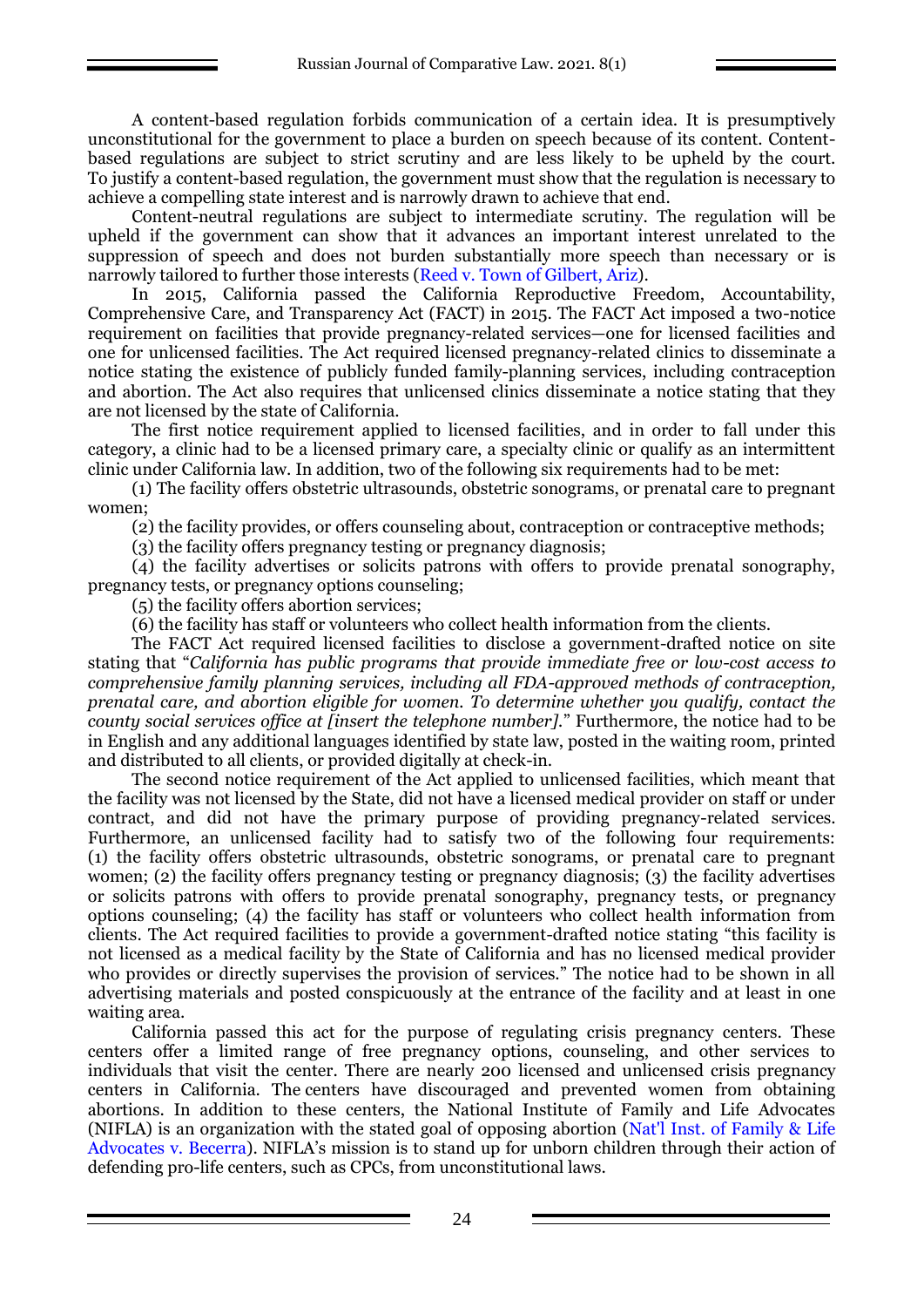In *National Institute of Family and Life Advocates v. Becerra*, the Supreme Court held the Act was a content-based regulation of speech, and was unconstitutional because the notice requirements unduly burdened speech. Clinics were required by the Act to provide a governmentdrafted script about the availability of state sponsored services, including abortion. Organizations, such as the National Institute of Family and Life Advocates is an organization who opposes abortion. This organization, as well as others, would alter the script and dissuade women from using the services listed in the script. It is a violation of freedom of speech to not allow organizations to express their views (NIFLA).

The First Amendment prohibits laws that abridge freedom of speech. However, contentbased or content-neutral regulations can be applied (U.S. CONST. amend. I). Content-based regulations are presumptively unconstitutional and may be justified only if the government proves that they are narrowly tailored to serve compelling state interests. This standard shows the fundamental principle that governments do not have the power to restrict expression because of its message, ideas, subject matter or content. The notice requirement for licensed facilities by the FACT Act was a content-based regulation of speech making it subject to strict scrutiny. Licensed clinics were being required to give a government-drafted message about the availability of statesponsored services, along with contact information on how to obtain them because California wanted to provide low-income women with information about state sponsored services. However, this reason did not make the regulation justifiable because it was not narrowly tailored to serve a compelling state interest. California's goal to educate low-income women about its abortion services was underinclusive. The notice only applied to facilities which primary purpose was to provide family planning or pregnancy-related services that provide two of six categories of specified services. Other facilities or clinics which serve another primary purpose or that provide only one category of those services, happen to serve low-income women and could educate them about the services the state can provide. California has almost one thousand community clinics that serve more than five million patients. However, most of those clinics were excluded from the licensed notice requirement without explanation. This raised a serious doubt about whether the government of California was authentically seeking to achieve the interest mentioned. Rather than achieving that interest, California looked like it was targeting a particular speaker or type of speech.

As for the second notice for unlicensed facilities, the state of California feared that women would seek the services of such facilities unaware of the fact that the facilities are not licensed under California law. In order for the notice requirement for unlicensed facilities to be upheld, the disclosure could not be unjustified or unduly burdensome.According to the Court, a disclosure has to remedy a harm that is potentially real and not just hypothetical and no broader than reasonably necessary. In this case, California had the burden of proving that the unlicensed notice was not unjustified or unduly burdensome, which they did not achieve. California failed to demonstrate that the unlicensed notice was more than just hypothetical. The state of California's only justification for the notice was to ensure that pregnant women in California know when they are getting medical care from professionals. California did not provide any evidence which could prove that pregnant women do not already know that the facilities are staffed by unlicensed medical professionals.

The services that provoked the creation of the notice requirement for unlicensed facilities can be practiced without having a medical license. Even if California had presented a non-hypothetical justification for the unlicensed notice, the Act unduly burdened protected speech. The requirement was deemed unduly burdensome for the reason that it required a twenty-nine word government issued statement on every print and digital advertising materials by an unlicensed facility. Each advertisement had to include the statement, "this facility is not licensed as a medical facility by the State of California and has no licensed medical provider who provides or directly supervises the provision of services." This would make facilities give more attention to the message the government wants to show than the one the facilities are trying to convey. Therefore, the unlicensed notice was considered to violate the first amendment. California did not offer any justification for the required notice, it targeted speakers, not speech, and it imposed an unduly burdensome disclosure requirement that would chill protected speech (Nat'l Inst. of Family & Life Advocates v. Becerra).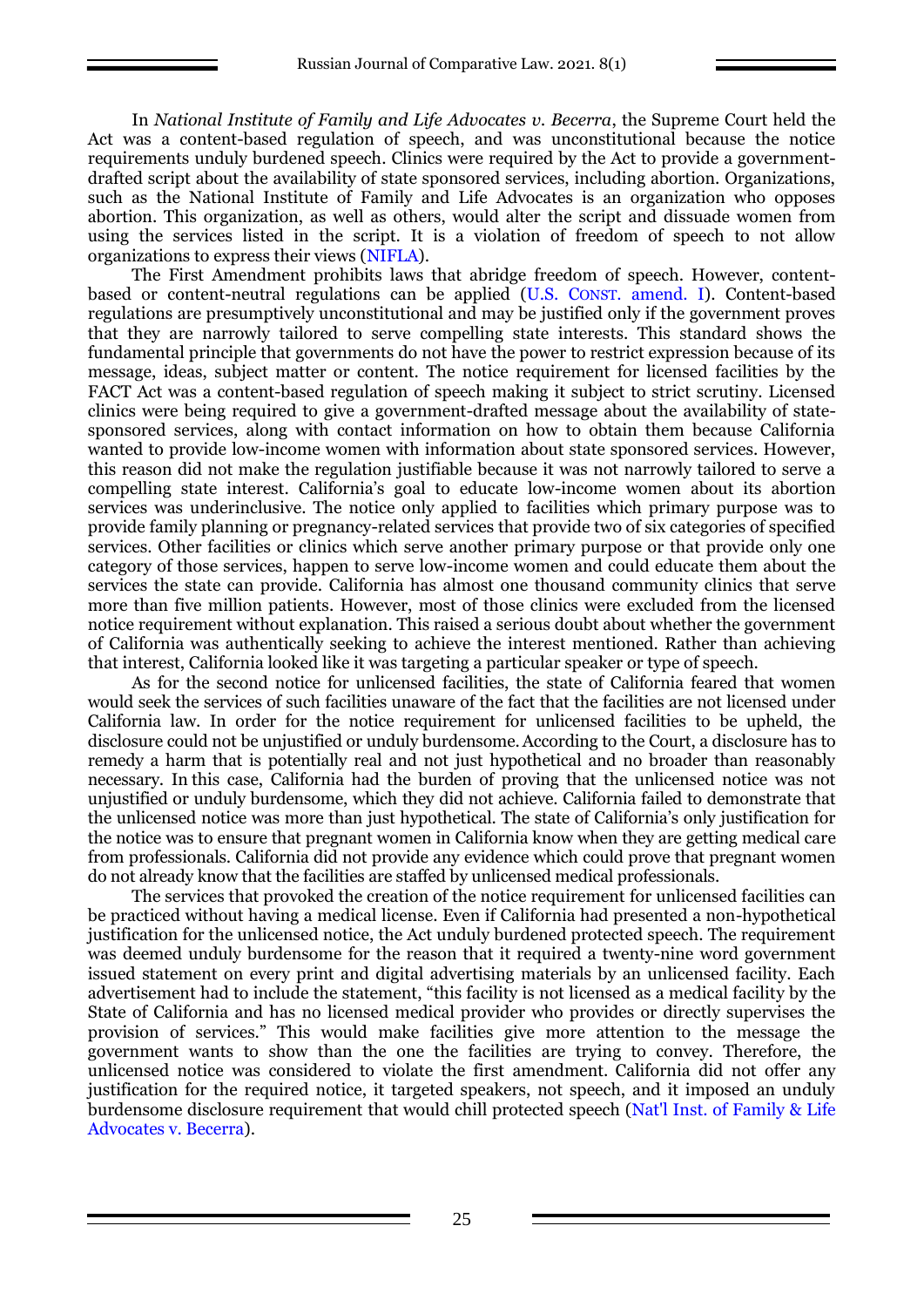## **3.5. Double Jeopardy**

The Double Jeopardy Clause in the Fifth Amendment of our U.S. Constitution states, "No person shall be held to answer for a capital, or otherwise infamous crime, unless on a presentment or indictment of a Grand Jury, except in cases arising in the land or naval force, or in the Militia, when in actual service in time of War or public danger; nor shall any person be subject for the same offence to be twice put in jeopardy of life or limb; nor shall be compelled in any criminal case to be a witness against himself, not be deprived of life, liberty, or property, without due process of law; nor shall private property be taken for public use, without just compensation." (US CONST. amend V).

The Double Jeopardy Clause offers four different types of protections. First, it prohibits the government from prosecuting an individual a second time for the same offense after he or she has already been tried and acquitted. Second, it prevents the government from prosecuting an individual twice for the same offense after he or she has already been convicted. Third, it precludes the government from imposing multiple penalties on an individual for the same offense in succeeding proceedings. Lastly, in certain situations, it stops the government from prosecuting a person twice for the same offense after a judge has prematurely ended his or her trial, either by mistrial or by dismissing a charge before a verdict has been reached in a case (Rudstein, 2005). Nonetheless, the primary purpose behind this safeguard clause is to prevent an individual to be subject to embarrassment, expense, ordeal, and a continuing state of anxiety and insecurity a second time for the same offense (Double Jeopardy).

The Double Jeopardy Clause goes back in history, but its meaning and function has reformed throughout time. Although this clause's exact origin is unclear, it has been traced back to the common law of England and Roman law. The first recorded mention in English law for Double Jeopardy traces back to the beginning of the thirteenth century in England. While the Double Jeopardy doctrine continued to develop in England, it also began to take root in North America during the seventeenth century. In 1639, the very first "American Bill of Rights" were enacted through the Act for the Liberties of the People created by the Maryland General Assembly. This Act contained a clause that is very similar to the modern Double Jeopardy clause contained in our Constitution; however, it's existence changed throughout the decades. For example, after the Revolution, in 1777, the Articles of Confederation did not contain a Bill of Rights, nor did it express any protection against Double Jeopardy. Following this, State Constitutions began incorporating similar protections against Double Jeopardy (Rudstein, 2005), but it was not until 1789, that the Fifth Amendment officially created a protection against Double Jeopardy in our U.S. Constitution). (U.S. CONST. amend. V; Rudstein, 2005).

Today, the Double Jeopardy Clause applies to both the federal and state government. However, throughout most of its history, it only applied to the federal government (Double Jeopardy, 2019). In *Palko v. Connecticut*, 302 U.S. 319 (1937), Frank Palko was charged with firstdegree murder, but he was instead, convicted of a second-degree murder and sentenced to life in prison. The State of Connecticut, however, appealed this decision, and won a new trial. The decision of the new trial found Palko guilty of first-degree murder, and he was sentenced to death. In *Palko*, the Supreme Court refused to view the protection against Double Jeopardy as a fundamental right applied to the States through the Fourteenth Amendment's Due Process clause; thus, they upheld Palko's second conviction, which caused his death through the electric chair (Palko v. Connecticut).

However, in *Benton v. Maryland*, 395 U.S. 784, 1969, the Supreme Court reversed their holding in *Palko* and held that the Double Jeopardy Clause of the Fifth Amendment applies to the States through the Due Process Clause of the Fourteenth Amendment. In *Benton*, the petitioner was charged with both burglary and larceny, but the jury only found him guilty for the burglary charge and was sentenced to 10 years in prison. Petitioner appealed the decision and won because the jury's selection was unconstitutional. The case was remanded, and the petitioner chose to face a new trial with a new grand jury. This new trial indicted him on both the larceny and burglary charges, and he was found guilty on both. Petitioner appealed and disputed that he had already been acquitted on the larceny charge; he argued that indicting him again for the larceny charge amounted to double jeopardy. The Court reasoned that every right established by the Bill of Rights is to be seen as a fundamental right, and it should apply with equal force to the States as it does to the Federal government (Benton v. Maryland).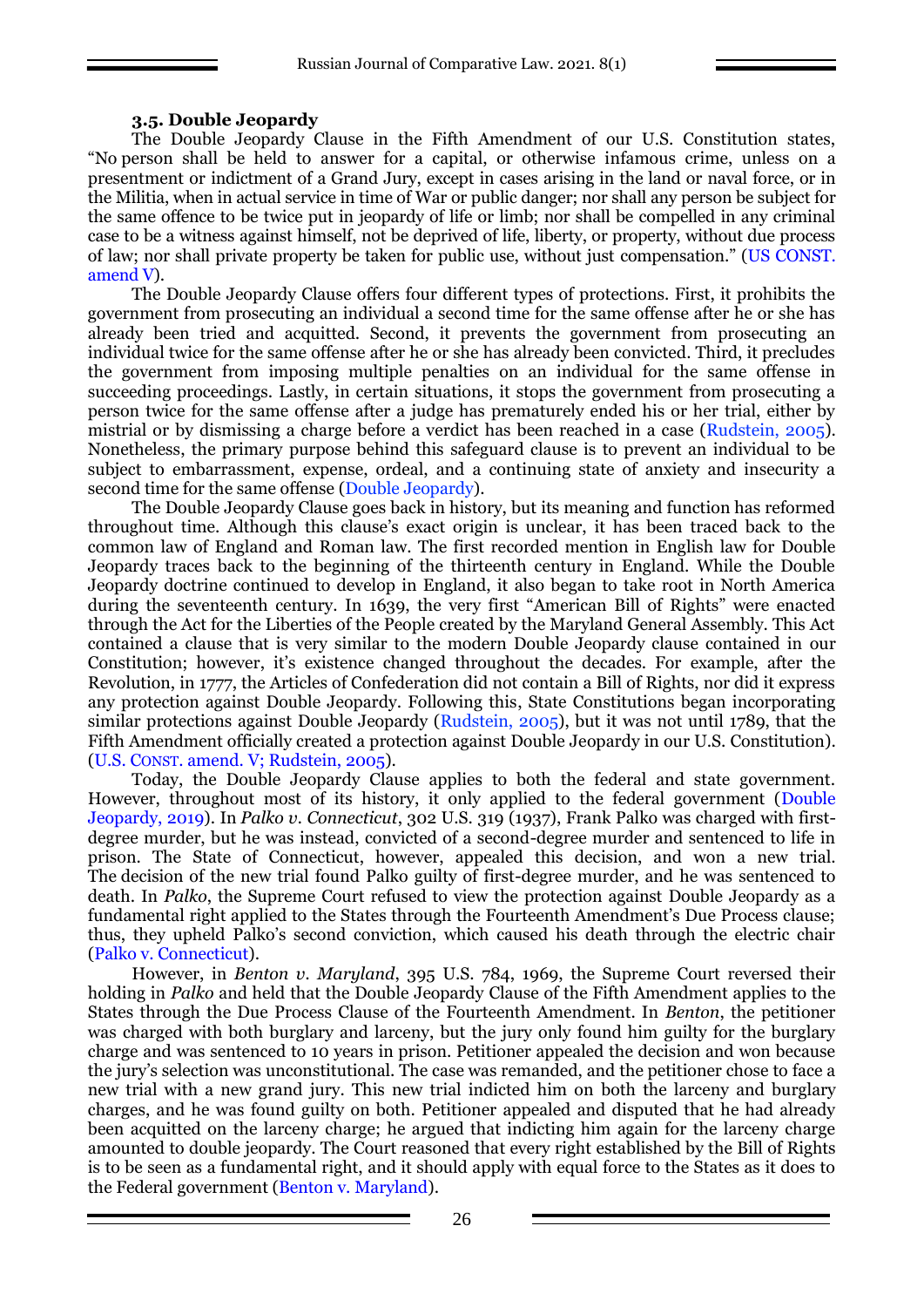Most recently, the Double Jeopardy Clause has been highly controversial regarding the "separate sovereigns" exception that applies to it. This separate sovereign exception was created over 60 years ago, and it allows for the double prosecution of an individual for the same crime under federal and state governments. The reasoning behind the separate sovereign exception is that the federal and state government are two different entities with different laws (Fifth Amendment, 2019).

In Gamble v. United States, 139 S.Ct. 1960, 2019, the Supreme Court upheld the dualsovereignty doctrine and reasoned that the doctrine is not an exception, rather it is corollary to the text of the Fifth Amendment of the U.S. Constitution (Gamble v. United States). In *Gamble*, the petitioner was convicted of a second-degree felony robbery resulting in getting barred from possessing firearms under federal and state law. (Gamble v. United States; Shapiro, 2018). Seven years after getting convicted, the petitioner was pulled over for a tail light malfunction (Shapiro, 2018). The police officer smelled marijuana, and searched his vehicle. During the search the officer found a handgun and arrested him. Gamble was then prosecuted in both state and federal courts (Williams, 2018).

The Court explained that the Double Jeopardy Clause prohibits individuals from being prosecuted twice for the same offense and that offenses are determined by law; thus, laws are determined by each sovereign. Further, the Court reasoned that two different laws by each sovereign create two different offenses, so a double prosecution is allowed. The Court explained that a sovereign specific interpretation of the Double Jeopardy Clause honors the substantive differences between the interests that two separate sovereigns can have in punishing the same crime. The Court adhered to their interpretation that even though the Constitution rests on a principle where the American people are sovereign, it does not mean that the same applies to the government regulation because the Constitution *splits* into two different regulations.

Through the *Gamble* decision, the Supreme Court has addressed the dual-sovereignty doctrine which is still in practice today. Therefore, individuals who presently engage in an offense that imposes penalties or regulations that vary through federal and state law can be prosecuted twice. Thus, it does not matter that he or she has already been prosecuted through the State or Federal government because they are seen as two separate entities (Gamble v. United States).

## **3.6. Detention of Noncitizens With Criminal Records**

In 1996, a mandatory detention law was created through the Illegal Immigration Reform and Immigrant Responsibility Act (IIRIRA). The IIRIRA extended the definition of what is known as an aggravated felony and increased mandatory detention for individuals engaged in these type of crimes with limited opportunities for judicial review. Under this Act, noncitizens, such as asylum seekers and lawful permanent residents, are placed in mandatory detention and are put on expedited removal proceedings if convicted of an aggravated felony. An aggravated felony includes any violent crime, theft, burglary with a term of imprisonment for at least one year, and illegal trafficking of drugs, firearms, or destructive devices (IIRIRA, 1996).

(43) The term aggravated felony means:

- (A) Murder, rape, or sexual abuse of a minor;
- (B) Illicit trafficking in a controlled substance;
- (C) Illicit trafficking in firearms or destructive devices;

(D) An offense described in section 1956 of title 18 [of the U.S. Code] (related to laundering of monetary instruments) or section 1957 of that title (relating to engaging in monetary transactions in property deprived from specific unlawful activity) if the amount of the funds exceeded \$ 10,000.

(E) An offense described in

 $(i)$  Section 841(h) or (i) of Title 18, or section 944(d), (e), (f), (g), (h), or (i) of that title (relating to explosive materials offenses);

(ii) Section 922(g) (1), (2), (3), (4), or (5), (j), (n), (o), (p), or (r) or 924(b) or (h) of Title 18 (relating to firearms offenses); or

(iii) Section 5861 of Title 26 (relating to firearms offenses);

(F) A crime of violence for which the term of imprisonment at least one year;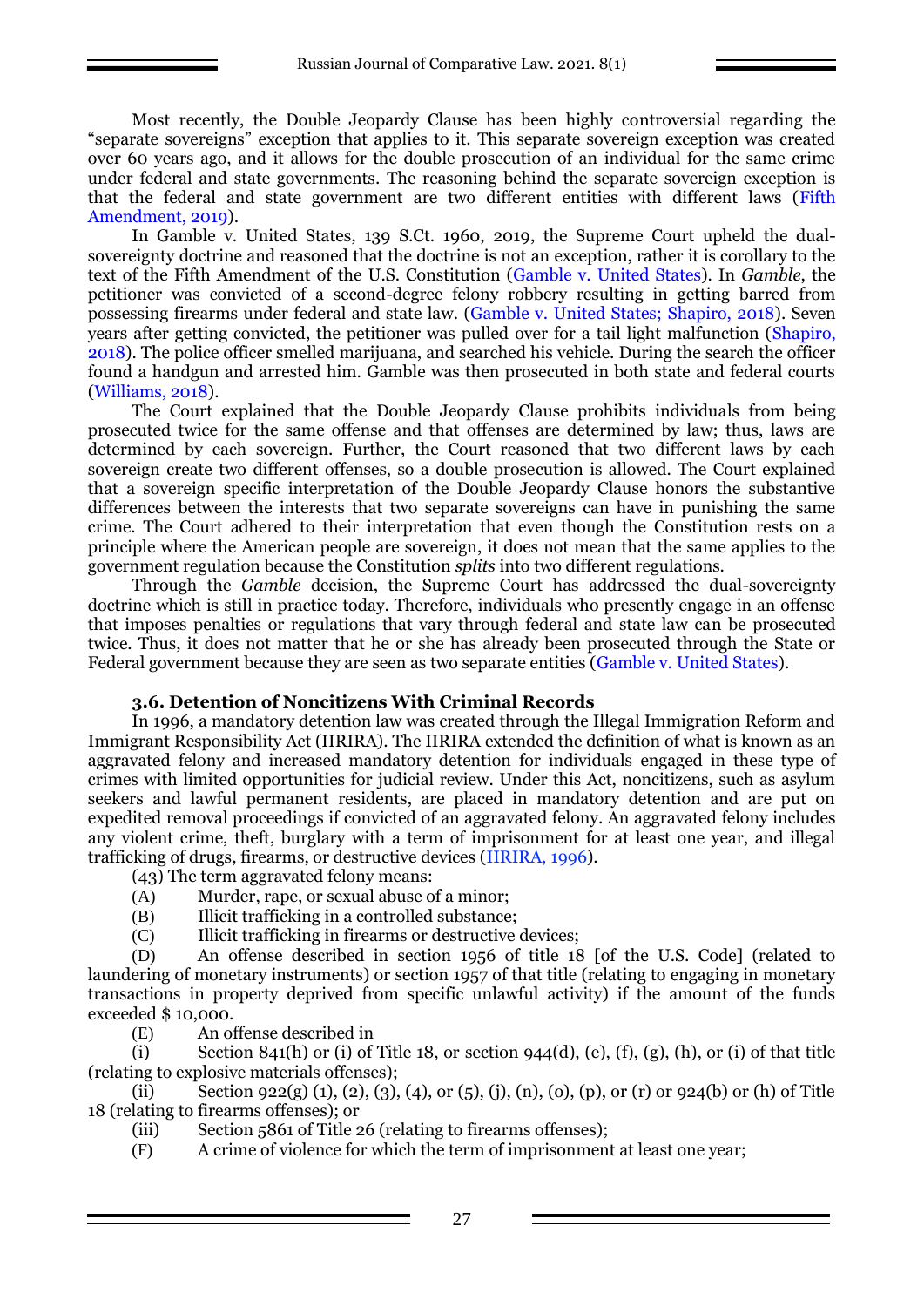(G) A theft offense (including receipt of stolen property) or burglary offense for which the term of imprisonment at least one year;

(H) An offense described in section 875, 876, 877, or 1202 of Title 18 (relating to the demand for or receipt of ransom);

(I) An offense described in section 2251, 2251A or 2252 of Title 18 (relating to child pornography);

(J) An offense described in section 1962 of Title 18 (relating to racketeer influenced corrupt organizations), or an offense described in section 1084 (if it is a second or subsequent offense) or 1955 of that title (relating to gambling offenses), for which a sentence of one year imprisonment or more may be imposed;

(K) An offense that-

(i) Related to the owning, controlling, managing, or supervising or a prostitution business;

(ii) Is described in section 2421, 2422, or 2423 of Title (relating to transportation for the purpose of prostitution) if committed for commercial advantage; or

(iii) Is described in any of section 1581-1585 o4 1588-1591 of Title 18 (relating to peonage, slavery, involuntary servitude, and trafficking in persons);

(L) An offense described in-

(i) Section 793 (relating to gathering or transmitting national defense information), 789 (relating to disclosure of classified information), 2153 (relating to sabotage), or 2381 or 2382 (relating to treason) of Title 18;

(ii) Section 3121 of Title 50 (relating to protecting the identity of undercover intelligence agents); or

(iii) Section 3121 of Title 50 (relating to protecting the identity of undercover agents);

(M) An offense that

(i) Involves fraud or deceit in which the loss to the victim or victims exceeds \$10,000; or

(ii) Is described in section 7201 of Title 26 (relating to tax evasion) in which the revenue loss to the Government exceeds \$10,000;

(N) An offense described in paragraph (1)(A) or (2) of section 1324(a) of this title (relating to alien smuggling, except in the case of a first offense for which the alien has affirmatively shown that the alien committed the offense for the purpose of assisting, abetting, or aiding only the alien's spouse, child, or parent (and no other individual) to violate a provision of this chapter;

 $(0)$  An offense described in section 1325(a) or 1326 of this title committed by an alien who was previously deported on the basis of a conviction for an offense described in another subparagraph of this paragraph;

(P) An offense (i) which either is falsely making, forging, counterfeiting, mutilating, or altering a passport or instrument in violation of section 1543 of title 18 or is described in section 1546(a) of such title (relating to document fraud) and (ii) for which the term of imprisonment is at least 12 months, except in the case of a first offense for which the alien has affirmatively shown that the alien committed the offense for the purpose of assisting, abetting, or aiding only the alien's spouse, child, or parent (and no other individual) to violate a provision of this chapter;

(Q) An offense relating to a failure to appear by a defendant for service of sentence if the underlying offense is punishable by imprisonment for a term of 5 years or more;

(R) An offense relating to commercial bribery, counterfeiting, forgery, or trafficking in vehicles the identification numbers of which have been altered for which the term of imprisonment is at least one year;

(S) An offense relating to obstruction of justice, perjury or subornation of perjury, or bribery of a witness, for which the term of imprisonment is at least one year;

(T) An offense relating to a failure to appear before a court pursuant to a court order to answer to or dispose of a charge of a felony for which a sentence of 2 years' imprisonment or more may be imposed; and

(U) An attempt or conspiracy to commit an offense described in this paragraph.

The term applies to an offense described in this paragraph whether in violation of Federal or [State](https://www.law.cornell.edu/definitions/uscode.php?width=840&height=800&iframe=true&def_id=8-USC-80204913-1201680099&term_occur=999&term_src=) law and applies to such an offense in violation of the law of a foreign country for which the term of imprisonment was completed within the previous 15 years. Notwithstanding any other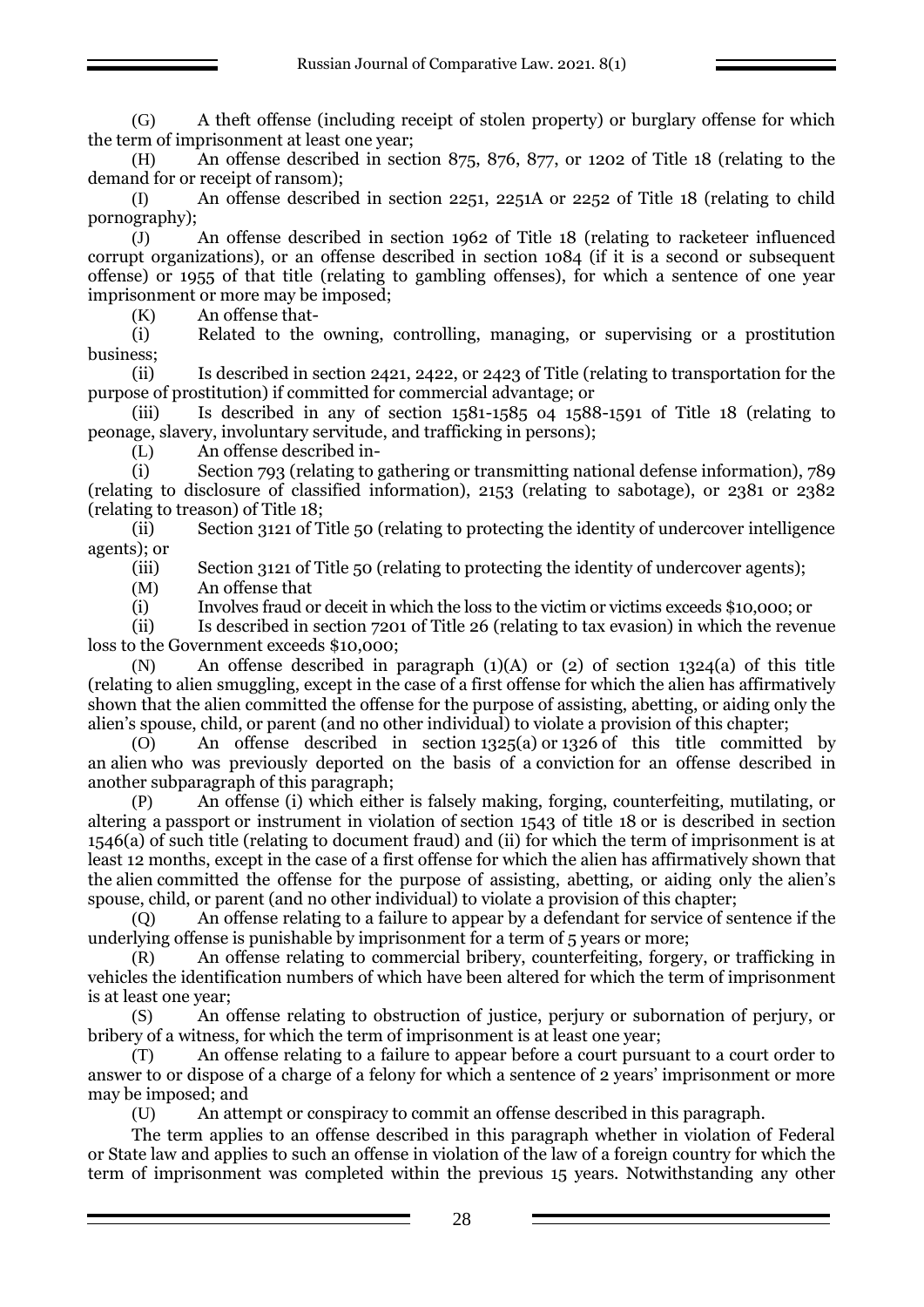provision of law (including any effective date), the term applies regardless of whether the [conviction](https://www.law.cornell.edu/definitions/uscode.php?width=840&height=800&iframe=true&def_id=8-USC-2143927138-1201680132&term_occur=999&term_src=) was entered before, on, or after September 30, 1996 (INA 101(a)(43) (2020)).

In *Jennings v. Rodriguez*, 138 S.Ct. 830 (2018), the Supreme Court held that periodic bond hearings for detained foreign citizens are not available under Section 235 and Section 236 of the Immigration and Nationality Act (INA). In *Jennings*, Alejandro Rodriguez, was a noncitizen, specifically a lawful permanent resident, who was convicted in 2004 for possession of a controlled substance and joyriding a stolen vehicle. Rodriguez was detained under 8 U.S.C. § 1226(c) for over 3 years without a hearing to determine what action was going to be taken against him, and he was released after several appeals in federal court. (Jennings v. Rodriguez).

## **(c) DETENTION OF CRIMINAL ALIENS**

**(1) CUSTODY.** The Attorney General shall take into custody any alien who—

**(A)** is inadmissible by reason of having committed any offense covered in section 1182(a)(2) of this title,

**(B)** is deportable by reason of having committed any offense covered in section  $1227(a)(2)(A)(ii)$ ,  $(A)(iii)$ ,  $(B)$ ,  $(C)$ , or  $(D)$  of this title,

**(C)** is deportable under section 1227(a)(2)(A)(i) of this title on the basis of an offense for which the alien has been sentence [1] to a term of imprisonment of at least 1 year, or

**(D)** is inadmissible under section 1182(a)(3)(B) of this title or deportable under section  $1227(a)(4)(B)$  of this title,

when the alien is released, without regard to whether the alien is released on parole, supervised release, or probation, and without regard to whether the alien may be arrested or imprisoned again for the same offense.

## **(2) Release**

The Attorney General may release an alien described in paragraph (1) only if the Attorney General decides pursuant to section 3521 of title 18 that release of the alien from custody is necessary to provide protection to a witness, a potential witness, a person cooperating with an investigation into major criminal activity, or an immediate family member or close associate of a witness, potential witness, or person cooperating with such an investigation, and the alien satisfies the Attorney General that the alien will not pose a danger to the safety of other persons or of property and is likely to appear for any scheduled proceeding. A decision relating to such release shall take place in accordance with a procedure that considers the severity of the offense committed by the alien (8 U.S.C. § 1226(c).

Under 8 U.S.C. § 1226(c), the attorney general allows for the mandatory detention of undocumented individuals and noncitizens for the commission of aggravated felonies or crimes involving moral turpitude. This statute allows for the detention of noncitizens who are awaiting the determination of whether they'll remain in the U.S. or not; thus this statute has been subject to a lot of controversy (8 U.S.C. § 1226(c) (2018)). One of the main arguments towards this statute is the violation of individuals' substantive due process due to their detention without any determination of whether they pose a danger to society or if they are flight risk, which are the determining factors that grant or deny their deportation (Lutz, 2019).

In July 2004, Rodriguez was subject to deportation, and he appealed the decision to the Ninth Circuit Court. The Ninth Circuit granted Rodriguez's cancellation of removal, after they found that joyriding a stolen vehicle was not an aggravated felony which would require deportation. The Ninth Circuit also reasoned that 8 U.S.C. § 1226(c) imposed an implicit six-month time frame on detention without a bond hearing before it became unconstitutional. The Ninth Circuit therefore held that the detention statute granted individuals in detention a statutory right to a bond hearing.

However, the Supreme Court did not agree with the Ninth Circuit, and they reasoned that constitutional avoidance can only apply to ambiguous statutes that could have more than one interpretation. The Court held that 8 U.S.C. § 1226(c) did not have any other interpretation because it did not mention anything with regard to bond hearings. Therefore, the Supreme Court refused to uphold any periodic bond hearings for noncitizen individuals detained in immigration centers (Jennings v. Rodriguez).

Furthermore, after the *Jennings* decision, another major immigration case arose in the Supreme Court in 2019. In Nielsen v. Preap, 139 S.Ct. 954, 2019, the Court held that a noncitizen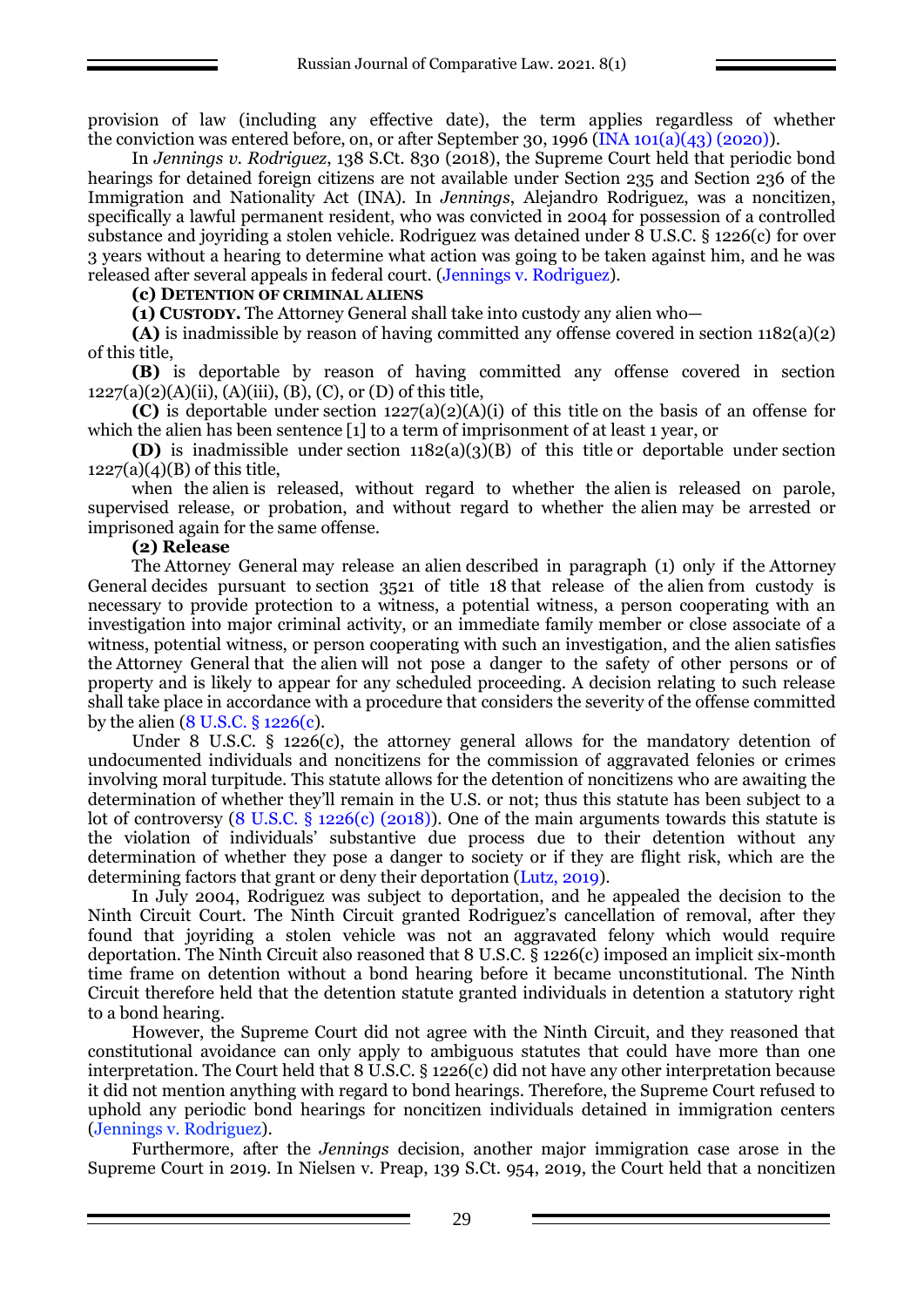who is not immediately placed into immigration custody after being released from criminal custody, does not automatically get exempt from mandatory detention under 8. U.S.C. § 1226(c). In *Nielsen*, three lawful permanent residents were detained and taken into immigration custody years after they had finished serving their criminal sentences for crimes that could put them through removal. The petitioners argued that they had not been detained when they got released from their criminal custodies, so they shouldn't be subject to mandatory detention under 8 U.S.C. § 1226(c). The lower courts sided with the plaintiffs, and held that immigration detention under 8 U.S.C. § 1226(c) must be immediately after a noncitizen's release from their criminal sentence. The Ninth Circuit further explained that the text from 8 U.S.C. § 1226(c) explicitly states that immigration detention should immediately follow after release from criminal custody, and they rejected arguments that allowed detentions after substantial delays.

Nonetheless, the Supreme Court declined petitioners' arguments, and they held that a noncitizen is not exempt from mandatory detention under 8 U.S.C. § 1226(c) when immigration officials fail to take him or her into immigration custody as soon as they get released from serving their criminal sentences. The Court's reasoning was that the grammar and textual meaning of statute 8 U.S.C. § 1226(c) fixes the scope and term of a noncitizen's offense even if they were not immediately taken into immigration custody after serving their criminal custody. Furthermore, the Court also reasoned that even if a noncitizen is not detained under 8 U.S.C. § 1226(c)(1), he or she may be put into mandatory detention under 8 U.S.C. § 1226(c)(2) (Nielsen v. Preap).

The *Jennings* and *Nielsen* decisions have provided guidance for our judicial systems to follow with regards to noncitizens and their rights to periodic bond hearings and mandatory immigration detention following a criminal sentence. Today, noncitizens in the U.S. can be detained in immigration detention without any periodic hearings granted to them by our government, and those who have served criminal sentences can face mandatory immigration detention even if they were not automatically detained after their criminal release (Jennings v. Rodriguez; Nielsen v. Preap).

## **3.7. Limiting Voting Rolls**

Voting is an important principle and rightful privilege for U.S. citizens under the democratic system of the United States (Douglas, 2008). Surprisingly, even though our Constitution prohibits discrimination to vote based on race, color, previous condition of servitude, and sex, there is no amendment that touches base on an explicit constitutional right to vote. Nonetheless, it is still a valued principle that gives the American people a voice and choice under representative democracy (Right to Vote Amendment).

When the U.S. Constitution was first enacted, the right to vote was only exercised by white male citizens over the age of 21. After many years of fighting for equal justice, the right to vote has now expanded to all American citizens over the age of 18, regardless of race, religion, sex, disability, or sexual orientation. Additionally, every state in the U.S. controls their own registration process, and in most states, citizens need to register first before being able to vote (Our Government: Elections & Voting). One of the problems that arises with states having the power to enact their own registration process is their authority to purge voting rolls (Smith, 2020). States, for example Ohio, have purged their voting rolls by taking out or erasing voter registrations from individuals who have not exercised their right to vote for several past elections (Lopez, 2018).

In *Husted v. A. Philip Randolph Institute*, 138 S.Ct. 1833 (2018), petitioners challenged Ohio's voter rolls clearing process. This process removes voter rolls of individuals who have died or relocated, and those who have not voted for the past 2 years. The latter are sent a notice to confirm their registration, and if the state does not receive a response back and the individual does not vote for the next four years after notice has been sent, they are cleared out from the voting rolls (Husted v. A. Philip Randolph Institute). Plaintiffs contended the process by arguing that it violated the National Voter Registration Act of 1993, which prohibits maintenance through the removal of an individual from the official list of voters for failure to vote. Plaintiffs also argued that the Ohio process also violated the Help America Vote Act of 2002 (HAVA) (Husted v. A. Philip Randolph Institute; see also National Voter Registration Act, 1993).

The National Voter Registration Act of 1993 (NVRA) gives Americans the opportunity to vote through a user-friendly and easier registration process.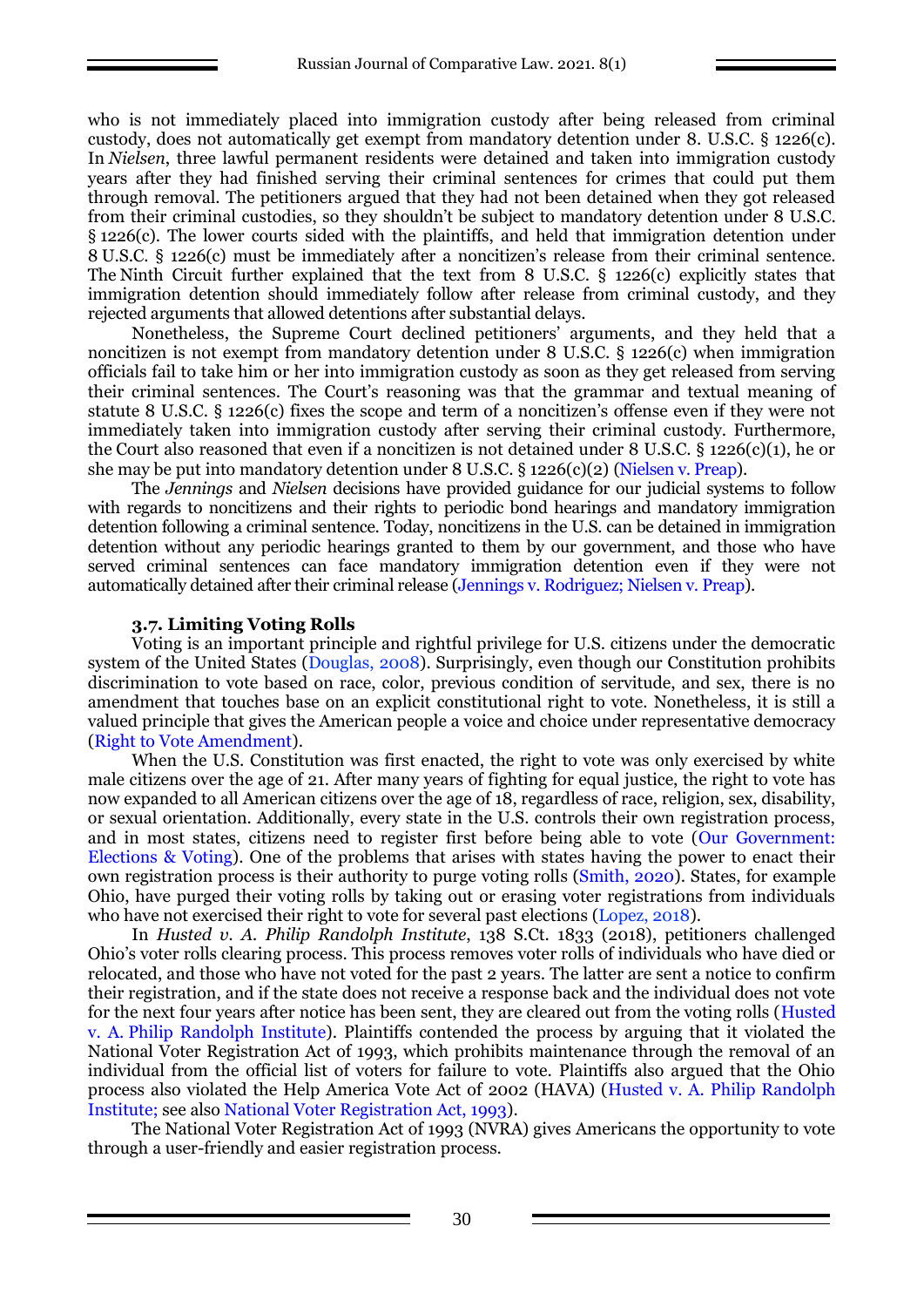## **SEC. 2. FINDINGS AND PURPOSES.**

(a) FINDINGS. The Congress finds that:

(1) the right of citizens of the United States to vote is a fundamental right;

(2) it is the duty of the Federal, State, and 2 local governments to promote the exercise of that right; and

(3) discriminatory and unfair registration laws and procedures can have a direct and damaging effect on voter participation in elections for Federal office and disproportionately harm voter participation by various groups, including racial minorities.

(b) PURPOSES. The purposes of this Act are:

(1) to establish procedures that will increase the number of eligible citizens who register to vote in elections for Federal office;

(2) to make it possible for Federal, State, and local governments to implement this Act in a manner that enhances the participation of eligible citizens as voters in elections for Federal office;

(3) to protect the integrity of the electoral process; and

(4) to ensure that accurate and current voter 20 registration rolls are maintained. (NVRA §  $2(a)-(b)$ ).

The Act was created to enhance and promote voting opportunities for citizens of the United States. Under NVRA § 8(b)(2), any state's program in charge of maintaining an accurate voter registration roll shall not remove the name of any individual from the official voter list by reason of the person's failure to vote (National Voter Registration Act, 1993).

However, in *Husted*, the Supreme Court reasoned that through the Act's plain text, it only forbids the removal of an individual for failure to vote if that's the sole reason for removal. The Court explained that Ohio's removal process does not violate the NRVA because failure to vote is not the sole reason for removal; instead, Ohio's process only triggers removal based on an individual's failure to vote.

Through this decision, the Court allows States to enact maintenance processes that allow for the removal of individuals who have not exercised their right to vote as long as failure to vote is not the sole basis for removal (Husted v. A. Philip Randolph Institute).

#### **3.8. Gerrymandering**

Gerrymandering, also known as redistricting, has been a highly controversial topic within the political system of the United States (Fazel, 2019). Gerrymandering is the practice of drawing boundaries of political or electoral districts in an effort to give one political party (OR RACE) an unfair advantage over its rivals (Gerrymander). Gerrymandering may also minimize the voting power of members of minority groups and may result in districts with bizarre or strange shapes (Ingraham, 2019).

The gerrymandering process is typically handled by the state legislatures, and the newly drawn maps are approved by each state's governor. Due to the state's legislatures and governors being in charge of redistricting, it typically results in biased district divisions (Prokop, 2018). The primary problem that arises with gerrymandering is that political parties utilize it as a weapon to favor themselves over the other party. (Tausanovitch, 2019). Using gerrymandering as a political weapon to favor one political party over the other effectively disenfranchises millions of American citizens from true population representation. As mentioned, gerrymandering has been highly critiqued in the political sphere, and there have been various challenged issues in the Supreme Court regarding the constitutionality and legality of this practice (Tausanovitch, Root, 2020).

First, in Gill v. Whitford, 138 S.Ct. 1916, 2018, the State of Wisconsin won a majority Republican state assembly, senate, and governor. The newly elected Republican government proceeded by developing a voting district map specifically designed to allow Republicans to maintain a majority despite any voting situation. The district map was introduced, passed, and signed by the governor into law. However, shortly before being signed, the new map plan was already facing a couple of legal challenges based on constitutional and statutory grounds; still, it was upheld by a federal court. The plaintiffs in Gill contended this plan as unconstitutional partisan gerrymandering against the Democratic party and voters in Wisconsin.

The Supreme Court vacated and remanded the judgment of the district court in this case on the basis of standing as per Article III of the U.S. Constitution. The Court held that plaintiffs in this case failed to demonstrate standing. The plaintiffs alleged harm based on partisan gerrymandering,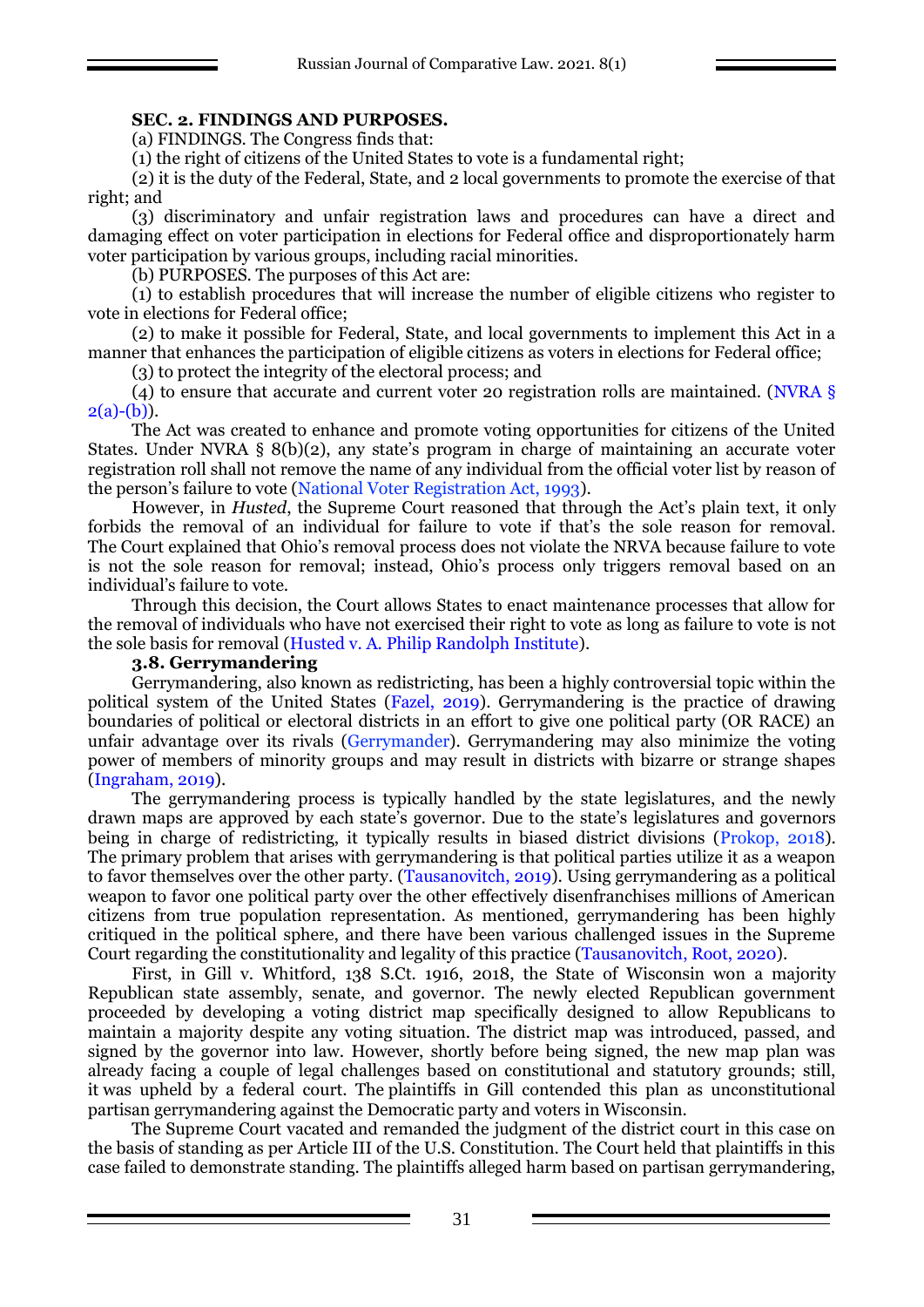but they did not prove individual harm that would give them standing for a ruling on the plan (Gill v. Whitford).

Shortly after the Court's decision in Gill, the Court faced another issue regarding partisan gerrymandering. In Benisek v. Lamone, 138 S.Ct. 1942, 2018, Republican plaintiffs alleged that Maryland's Sixth Congressional District was gerrymandered on retaliation grounds against their political views. In 2017, before the 2018 election, plaintiffs sought a preliminary injunction in a District Court to prevent the congressional election to be held under the alleged gerrymandered district map. The District Court denied the motion and held plaintiffs failed to display a likelihood of success on the merits which was sufficient for a preliminary injunction, and that they did not have the power to award plaintiffs the remedy they sought with such time constraint. Lastly, the District Court reasoned that in order to make a diligent decision, it would be best to wait and rely on the outcome of the *Gill* case, which was facing the Supreme Court. The plaintiffs proceeded by petitioning the Supreme Court to vacate and remand the District Courts' order, as well as to review the District Court's decision for abuse of discretion.

The Supreme Court held that the District Court did not abuse its discretion by denying the motion for preliminary injunction. The Court explained that a party seeking a preliminary injunction must show a likelihood of success on the merits, irreparable harm in the absence of the preliminary injunction, that the balance of equities tips on petitioner's favor, and that it is the public's interest to get motion granted. Furthermore, the Court held that plaintiffs unreasonably delayed seeking the motion, and it was not in favor of public interest (Benisek v. Lamone).

Thirdly, in Virginia House of Delegates v. Bethine-Hill, 139 S.Ct. 1945, 2019, Virginia voters brought an action under the Equal Protection Clause of the Fourteenth Amendment alleging racial gerrymandering in 2014. In 2017, the Supreme Court heard the case and remanded it to the lower court since they applied the incorrect legal standard when they evaluated the racial gerrymandering claim. In 2018, the lower court determined that most of the gerrymandered districts were based on race against African Americans, so they struck them down as unconstitutional. The Virginia House of Delegates appealed the lower court's decision.

The Court held that the Virginia House of Delegates lacked standing to file its appeal. To bring an appeal in federal court, the complainant must have judicial standing, and they must show: 1) a concrete and particularized injury, 2) that is fairly traceable to the challenged conduct, and 3) likely to be redressed by a favorable decision. The Court held that the Virginia House of Delegates was not a primary party, and as an intervenor, they needed to independently show standing, which they did not. Lastly, the Court found that the Virginia House of Delegates did not have standing to represent the State's interests, nor did it have standing for their own right (Virginia House of Delegates v. Bethine-Hill).

Finally, in Rucho v. Common Cause, 139 S.Ct. 2484, 2019, a 2016 North Carolina congressional map was struck down by a District Court which found that the plaintiffs had standing, and the map was based on partisan gerrymandering. Following, the District Court enjoined North Carolina from utilizing the congressional map after November 18. This enjoinment led North Carolina Republicans to appeal the District Court's decision to the Supreme Court.

The Supreme Court found for the petitioners, and held that partisan gerrymandering claims are political questions that are beyond the reach of federal courts, such as the Supreme Court itself, therefore, the claims are not justiciable. According to the Court, a federal court's job is to resolve cases with judicial nature, not political issues. Because gerrymandering had existed prior to the creation of the Constitution, the Court reasoned that the Framers left the power of deciding partisan gerrymandering to the states' legislatures. Lastly, the Court explained that although they can decide on issues such as racial gerrymandering, they cannot decide on issues that lack any limited and precise standard, such as this one.

Overall, partisan gerrymandering is still a highly controversial political subject that has ultimately not been resolved through our judicial system. After several efforts to try and get a constitutional ruling on this subject, the Supreme Court has made it clear through *Rucho*, its most recent decision, that partisan political gerrymandering is a legislative issue that should be resolved through legislative reformation (Rucho v. Common Cause).

#### **3.9. Affirmative Action Plans in University Admissions**

College admissions criteria has been heavily debated, and each university applies a different method when deciding what applicants to admit. Affirmative action is the practice of including and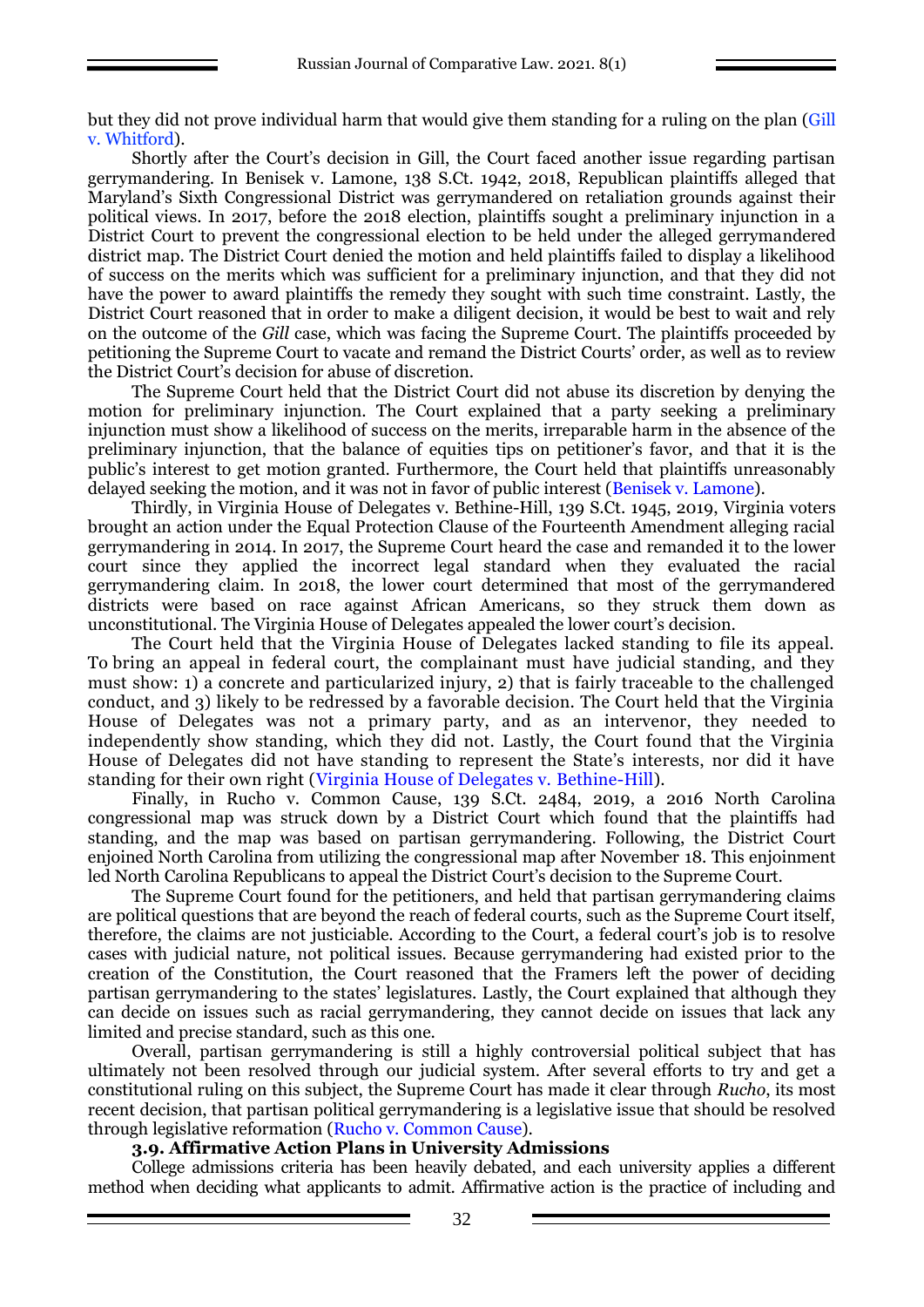increasing the representation of different minorities based on gender, race, or nationality in an effort to increase diversity in the classroom and compensate for their history of exclusion and oppression in the areas of employment, education, or culture (Affirmative Action). This practice has been widely critiqued and has raised several controversies within the different races when it creates preferential selections in the areas it targets (Mansky, 2016; see also Affirmative Action, 2018).

The affirmative action policy was first brought up by President John F. Kennedy in 1961 through Executive Order No. 10925, where he mandated federal financed projects to take affirmative action to ensure that workplaces were free of racial bias or discrimination (Exec. Order No. 10925; Brunner, Rowen, 2020). However, it was not until 1965, that former President Lyndon B. Johnson issued Executive Order No. 11246, which enforced and required contractors to take affirmative action towards minorities in all aspects of the workplace including hiring and employment. The order instructed contractors to take and document the adequate measures to ensure equality in hiring; the order was amended in 1967 to include gender discrimination (Exec. Order No. 11246). Finally, the strongest forceful plan to promote fair hiring policies in construction jobs was the Philadelphia Order initiated by President Richard Nixon in 1969. The Philadelphia Order did not include quotas, but it forced federal contractors to demonstrate affirmative action to increase minority employment (Golland, 2014). After these orders, several cases based on affirmative action have been litigated in the Supreme Court of the United States throughout the decades, including Fisher v. University of Tex. at Austin, 136 S.Ct. 2198, 2016, which is the most recent in its category.

In *Fisher v. Univ. of Tex. at Austin*, a white female was denied to the University of Texas (hereinafter, UT) located in Austin, Texas. During her admission, UT was practicing Texas' Top Ten Percent Plan, which granted automatic admission to the top ten percent of every Texas high school's graduating class. Besides the Top Ten Percent program, UT's remaining seats where determined by different factors, primarily race. Fisher, the white female, made a claim under a District Court alleging that UT's consideration of race for the remaining part of admissions violated the Equal Protection Clause of the Fourteenth Amendment. The lower court held that UT's admission process was in fact constitutional. Plaintiff appealed the decision to the U.S. Court of Appeals for the Fifth Circuit, which sided with the lower court and held UT's consideration of race as constitutional. The Supreme Court held that the lower courts had applied the incorrect scrutiny standard to UT's admission process and remanded the case back. After applying the strict scrutiny standard, the lower courts once again determined that UT's admissions process was constitutional. The decision was once again appealed, and the Supreme Court granted its review for a second time.

The Supreme Court held that UT's consideration of race as one of its primary factors in its admissions process was constitutional and did not violate the Equal Protection Clause of the Fourteenth Amendment. The Court reviewed UT's admissions process policy under a strict scrutiny standard (Fisher v. University of Tex. at Austin). Strict scrutiny requires a policy to further a compelling governmental interest and is narrowly tailored to achieve that interest (Strict Scrutiny). The Court reasoned that educational diversity is a compelling interest as long as is not based on a quota nor a vague and unstructured idea. Furthermore, the Court held that UT expressed a focused and narrow goal of creating educational diversity, and provided a thorough explanation as to why this policy was the best possible way and why previous attempts had failed. Lastly, UT's consideration of race in its admission process is narrowly tailored to its compelling interest because there were no other viable ways of achieving their educational diversity goals (Fisher v. University of Tex. at Austin).

## **4. Results**

The United States Constitution establishes the fundamental basis of law in the United States. This document keeps evolving and getting interpreted by the United States Supreme Court throughout the years. The results of these new interpretations are the developments of individual and fundamental rights afforded to American citizens. These protections have evolved as a result of societal shifts in U.S. societies in order to keep up with society. A strong sense of solidarity has emerged, as well as a commitment to human rights and civil liberties. These new rights should also be seen as a global success from a legal perspective, as they can aid prior work from other countries engaged in comparative studies of law between U.S. law and their respective countries' laws.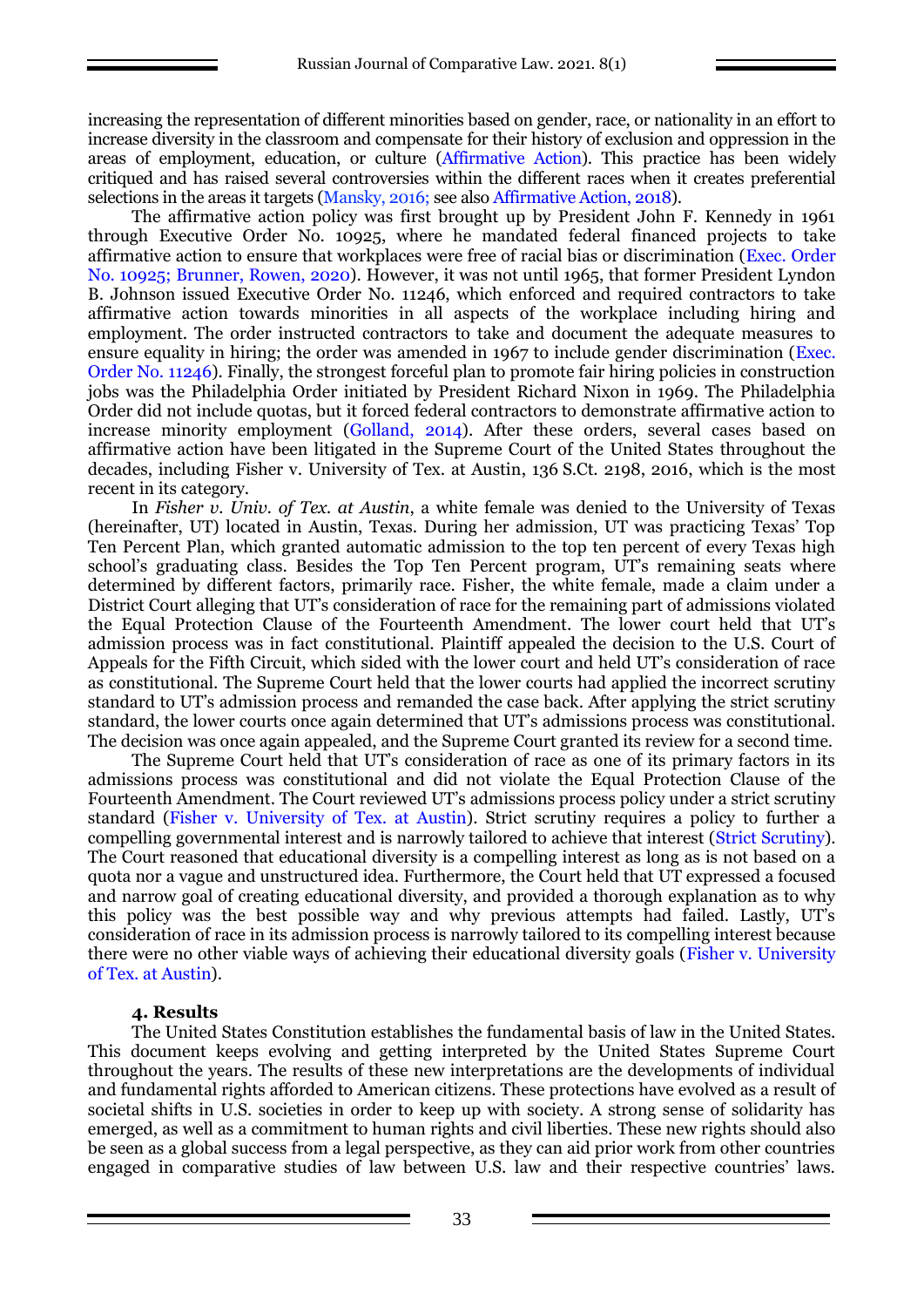Finally, these freedoms can also be used to comprehend diplomatic agreements that the U.S has obtained before the rest of the world.

## **5. Conclusion**

The legal structure of the United States of America, specially the United States' Constitution, encompasses so many innovations and evolutions, that it would be difficult to include them all in this post. Federal and state legislation, as well as Supreme Court rulings, determine the rights afforded to Americans. Further, the reason all of these different types of rights can coexist is because the U.S. government requires fundamental rights, created by the U.S. Constitution, to be secured on a federal basis while still allowing individual states to protect those rights that are important to them without intervention by the federal government. These fundamental rights are the descendants of the inherent and civil rights recognized by the United States, and they can be further split and defined into rights created out of need and rights created as a result of social shifts. Not only do most citizens believe that these constitutional protections are important, but they have already been defined by federal law and they must be recognized by every jurisdiction in the United States.

## **References**

A Brief History of Civil Rights in the United States *–* A Brief History of Civil Rights in the United States. Georgetown Law Library*.* [Electronic resource]. URL: https://www.guides.ll .georgetown. edu/c.php?g=592919&p=4182201

Affirmative Action *–* Affirmative Action, CORNELL L. SCH.. [Electronic resource]. URL: https:// www. law.cornell.edu/wex/affirmative\_action.

Affirmative Action, 2018 *–* Affirmative Action, Stanford Encyclopedia of Phil. (Apr. 9). [Electronic resource]. URL: https://plato.stanford.edu/entries/affirmative-action/.

Tausanovitch, 2019 – Alex Tausanovitch, The Impact of Partisan Gerrymandering, CTR FOR AM. PROGRESS (Oct. 1, 2019). [Electronic resource]. URL: https://www.americanprogress.org/ issues/democracy/news/2019/10/01/475166/impact-partisan-gerrymandering/.

Tausanovitch, Root, 2020 – *Tausanovitch, A., Root, D.* (2020). How Partisan Gerrymandering Limits Voting Rights, CTR. FOR AM. PROGRESS (July 8, 2020). [Electronic resource]. URL: https://www.americanprogress.org/issues/democracy/reports/2020/07/08/487426/partisan-gerrym andering-limits-voting-rights/

Prokop, 2018 – *Prokop, A.* (2018). Who actually does the gerrymandering?, VOX MEDIA (Nov. 14, 2018). [Electronic resource]. URL: https://www.vox.com/2014/8/5/17991958/gerrymandering -legislatures-republicans-democrats

Benisek v. Lamone – Benisek v. Lamone, 138 S.Ct. 1942 (2018).

Benton v. Maryland – Benton v. Maryland, 395 U.S. 784, 794 (1969).

Brunner, Rowen, 2020 – *Brunner, B., Rowen, B.* (2020). A History and Timeline of Affirmative Action. INFOPLEASE (Aug. 10, 2020). [Electronic resource]. URL: https://www.infoplease.com/history/ us/affirmative-action-history.

Brush & Nib Studio v. City of Phoenix – Brush & Nib Studio v. City of Phoenix, 448 P.3d 890 (2019).

Camara v. Municipal Court… − Camara v. Municipal Court of City and County of San Francisco, 387 U.S. 523 (1967).

Corbin, 2017 – Caroline Mala Corbin, Terrorists are always Muslim but never White: At the intersection of critical race theory and propaganda, 86 FORDHAM L. REV. 455 (2017).

Carpenter v. United States – Carpenter v. United States, 138 S. Ct. 2206 (2018).

Carroll v. United States – Carroll v. United States, 267 U.S. 132 (1925).

Fazel, 2019 – *Fazel, C.* (2019). Partisan Gerrymandering: Finally Addressing a Two Hundred Thirty Year Challenge, 13 CHARLESTON L. REV. 345.

Ingraham, 2019 – *Ingraham, Ch.* (2019). What is gerrymandering and why is it problematic?, THE WASHINGTON POST (June 27, 2019). [Electronic resource]. URL: https://www.washington post.com/business/2019/06/27/what-is-gerrymandering-why-is-it-problematic/

Golland, 2014 – *Golland, D.H.* (2014). The Philadelphia Plan (1967-1970), BLACKPAST (May 26, 2014). [Electronic resource]. URL: https://www.blackpast.org/african-americanhistory/philadelphia-plan-1967/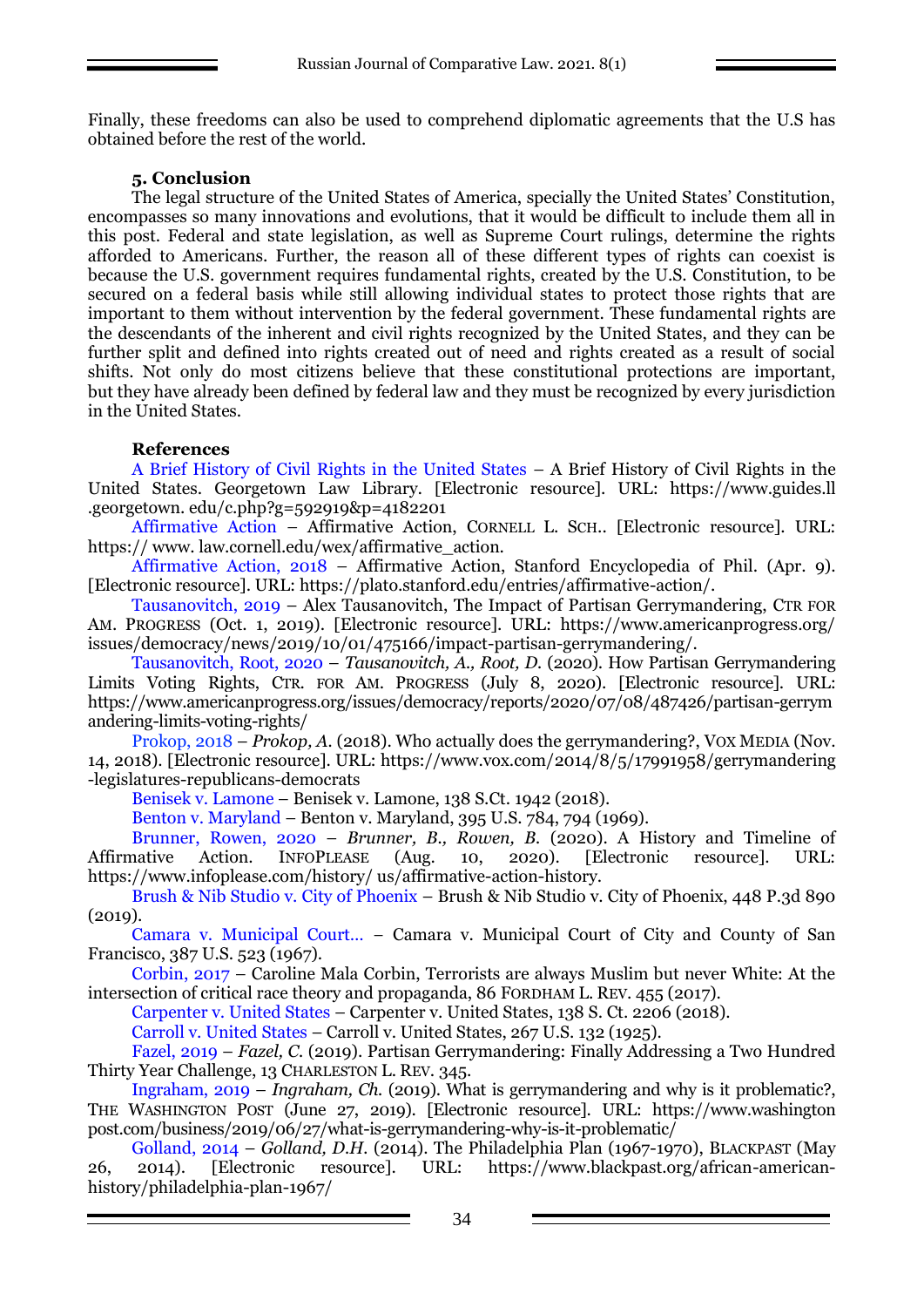Rudstein, 2005 – *Rudstein, D.S.* (2005). A Brief History of the Fifth Amendment Guarantee Against Double Jeopardy, 14. William & Mary Bill of Rights J. 193, 194.

Defense of Marriage Act, 1996 – Defense of Marriage Act, Pub.L. 104-199 (1996) (abrogated). Department of Agriculture v. Moreno – Department of Agriculture v. Moreno, 413 U.S. 528. 1973.

Doe et al. v. Trump – Doe et al. v. Trump, 453 F.Supp.3d 634, 2020.

Double Jeopardy *– Double, J.* CORNELL L.SCH. [Electronic resource]. URL: https://www.law.cornell.edu

Double Jeopardy, 2019 *–* Double Jeopardy, JUSTIA (May 2019). [Electronic resource]. URL: https://www.justia.com/criminal/procedure/double-jeopardy/.

Jetter – *Jetter, M.* Terrorism and the many misconceptions that surround it. THE UNIVERSITY OF WESTERN AUSTRALIA. [Electronic resource]. URL: https://www.web.uwa.edu.au/university/ publications/uniview/thought-leaders/terrorism-the-muslim-religion-and-other-identities

ECPA, 1986 – Electronic Communications Privacy Act of 1986 (ECPA), 18 U.S.C. §§ 2510- 2523.

Exec. Order No. 10925 – Exec. Order No. 10925, Establishing the President's Committee on Equal Employment Opportunity, 26 Fed. Reg. 1977 (Mar. 8, 1961).

Exec. Order No. 11246 – Exec. Order No. 11246, Equal Employment Opportunity, 30 Fed. Reg. 12319 (Sept. 24, 1965).

Exec. Order No. 13769 – Exec. Order No. 13769, Protecting the Nation from Terrorist Entry Into the United States, 82 Fed. Reg. 8977 (Jan. 27, 2017).

Exec. Order No. 13780 – Exec. Order No. 13780, Protecting the Nation from Foreign Terrorist Entry Into the United States, 82 Fed. Reg. 13209 (Mar. 9, 2017).

Fifth Amendment, 2019 *–* Fifth Amendment−Double Jeopardy Clause−Separate Sovereigns Doctrine−Gamble v. Unites States, 133 HARV. L. REV. 312 (2019).

Fisher v. University of Tex. at Austin – Fisher v. University of Tex. at Austin, 136 S.Ct. 2198 2016.

Gamble v. United States – Gamble v. United States, 139 S.Ct. 1960, 2019.

Lopez, 2018 – *Lopez, G.* (2018). Supreme Court's conservative justices uphold Ohio's voter purge system, VOX MEDIA (June 11, 2018). [Electronic resource]. URL: https://www.vox.com/policy-and-politics/2018/6/11/17448742/ohio-voter-purge-supreme-courtruling

Gill v. Whitford – Gill v. Whitford, 138 S.Ct. 1916, 1923. 2018.

Thrush, 2017 – *Thrush, G*. (2017). Trump's New Travel Ban Blocks Migrants From Six Nations, Sparing Iraq, NEW YORK TIMES (Mar. 6, 2017). [Electronic resource]. URL: https://www .nytimes.com/2017/03/06/us/politics/travel-ban-muslim-trump.html

Gerrymander *– Gerrymander, C.L.* Sch. [Electronic resource]. URL: https://www.law. cornell.edu/wex/gerrymander.

Hawaii v. Trump – Hawaii v. Trump, 878 F.3d 662 (9th Cir. 2017).

Holder v. Humanitarian Law Project v. Holder – Holder v. Humanitarian Law Project v. Holder, 561 U.S. 1, 35. 2010.

Husted v. A. Philip Randolph Institute – Husted v. A. Philip Randolph Institute, 138 S.Ct. 1833, 1838. 2018.

IIRIRA, 1996 – Illegal Immigration Reform and Immigrant Responsibility Act of 1996 (IIRIRA) §§ 301-388.

Shapiro, 2018 – *Shapiro, I.* (2018). Don't Gamble on Double Jeopardy, 2018 Sup. Ct. Preview 222.

Immigration and Nationality Act, 2019 *–* Immigration and Nationality Act, U.S. Citizenship and Immigration Services (July 10, 2019). [Electronic resource]. URL: https://www.uscis.gov /laws-and-policy/legislation/immigration-and-nationality-act

Mansky, 2016 – *Mansky, J.* (2016). The Origins of the Term "Affirmative Action", SMITHSONIAN MAG. (June 22, 2016). [Electronic resource]. URL: https://www.smith sonianmag.com/history/learn-origins-term-affirmative-action-180959531/

Jennings v. Rodriguez – Jennings v. Rodriguez, 138 S.Ct. 830, 836. 2018.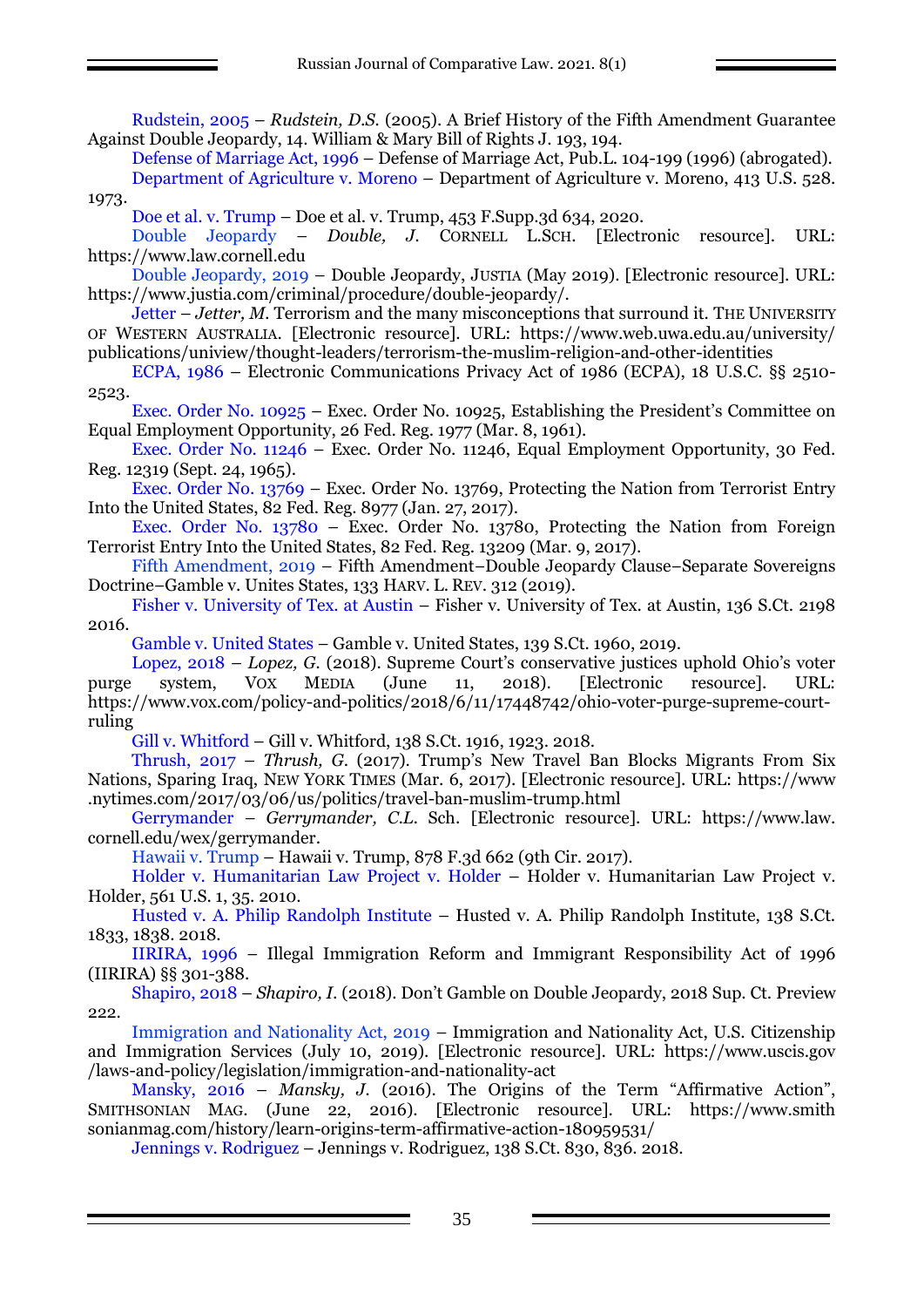Diamond, 2017 – *Diamond, J.* (2017). Trump's latest executive order: Banning people from 7 countries and more, CNN (Jan. 29, 2017). [Electronic resource]. URL: https://www. cnn.com/2017/01/27/politics/donald-trump-refugees-executive-order/index.html

Estepa, 2017 – *Estepa, J.* (2017). Preventing Muslim Immigration statement disappears from Trump's campaign site, USA TODAY (May 8, 2017). [Electronic resource]. URL: https://www .usatoday.com/story/news/politics/onpolitics/2017/05/08/preventing-muslim-immigra tionstatement-disappears-donald-trump-campaign-site/101436780/

Douglas, 2008 – *Douglas, J.A.* (2008). Is the Right to Vote Really Fundamental, 18 Cornell J. of L. and Pub. POL'Y 143.

Katz v. United States – Katz v. United States, 389 U.S. 347. 1967.

Lutz, 2019 – *Lutz, K.* (2019). The Implications of Jennings v. Rodriguez on Immigration Detention Policy, Minnesota L. Rev.

Kleindienst v. Mandel – Kleindienst v. Mandel, 408 U.S. 753, 756-757. 1972.

Kyllo v. United States – Kyllo v. United States, 533 U.S. 27. 2001.

Waheed, 2018 – *Waheed, M.* (2018). Effects of the Muslim Ban One Year Later, AMERICAN CIVIL LIBERTIES UNION (Dec. 2, 2018). [Electronic resource]. URL:

https://www.aclu.org/blog/immigrants-rights/effects-muslim-ban-one-year-later Masterpiece Cakeshop… − Masterpiece Cakeshop v. Colorado Civil Rights Commission, 138

S.Ct. 1719, 1723. 2018.

Michigan v. Chesternut – Michigan v. Chesternut, 486 U.S. 567. 1988.

Mobile Fact Sheet, 2019 – Mobile Fact Sheet, Pew Research Center (June 12, 2019). [Electronic resource]. URL: https://www.pewresearch.org/internet/fact-sheet/mobile/

Duane, 2013 – *Duane, M.* (2013). The Disclaimer Dichotomy: A First Amendment Analysis of Compelled Speech in Disclosure Ordinances Governing Crisis Pregnancy Centers and Laws Mandating Biased Physician Counseling, 35 Cardozo L. Rev. 349, 353.

Nat'l Inst. of Family & Life Advocates v. Becerra – Nat'l Inst. of Family & Life Advocates v. Becerra, 138 S. Ct. 2361, 2368. 2018.

National Voter Registration Act, 1993 – National Voter Registration Act of 1993 § 8.

Nielsen v. Preap – Nielsen v. Preap, 139 S.Ct. 954, 967 (2019).

NIFLA *–* NIFLA, Nifla. [Electronic resource]. URL: https://nifla.org/about-nifla/

Obergefell v. Hodges – Obergefell v. Hodges, 576 U.S. 644. 2015.

Our Government: Elections & Voting *–* Our Government: Elections & Voting. The White House. [Electronic resource]. URL: https://www.whitehouse.gov/about-the-white-house/election s-voting/

Palko v. Connecticut – Palko v. Connecticut, 302 U.S. 319, 319. 1937.

Nanzer – *Nanzer, P.* Individual Rights and Community Responsibilities, Learning to Give. [Electronic resource]. URL: https://www.learningtogive.org/resources/individual-rights-andcomm unity-responsibilities

Smith, 2020 – *Smith, P.M*. (2020). "Use it or Lose It": The Problem of Purges from the Registration Rolls of Voters Who Don't Vote Regularly, 45 HUM. RTS. MAG. 1.

Williams, 2018 – *Williams, P.* (2018). Supreme Court Agrees to Take Up Double Jeopardy Issue, 2018 SUP. CT. PREVIEW 216.

Presidential Proclamation 9645… *−* Presidential Proclamation 9645 and Presidential Proclamation 9983, U.S. DEPT OF STATE. [Electronic resource]. URL: https://travel .state.gov/content/travel/en/us-visas/visa-information-resources/presidential-proclamation-archive/ presidential-proclamation9645.ht ml?wcmmode=disabled

Proclamation No. 9645, 2017 – Proclamation No. 9645, Enhancing Vetting Capabilities and Processes for Detecting Attempted Entry Into the United States by Terrorists or Other Public-Safety Threats, 82 C.F.R. 45161. Sep. 27, 2017.

Proclamation No. 9983, 2020 – Proclamation No. 9983, Improving Enhanced Vetting Capabilities and Processes for Detecting Attempted Entry Into the United States by Terrorists or Other Public-Safety Threats, 85 C.F.R. 6699. Feb. 5, 2020.

Reed v. Town of Gilbert – Reed v. Town of Gilbert, Ariz*.*, 576 U.S. 155 (2015).

Rights or Individual Rights *–* Rights or Individual Rights, Annenberg Classroom. [Electronic resource]. URL: https://www.annenbergclassroom.org/glossary\_term/rights-or-individual-rights/